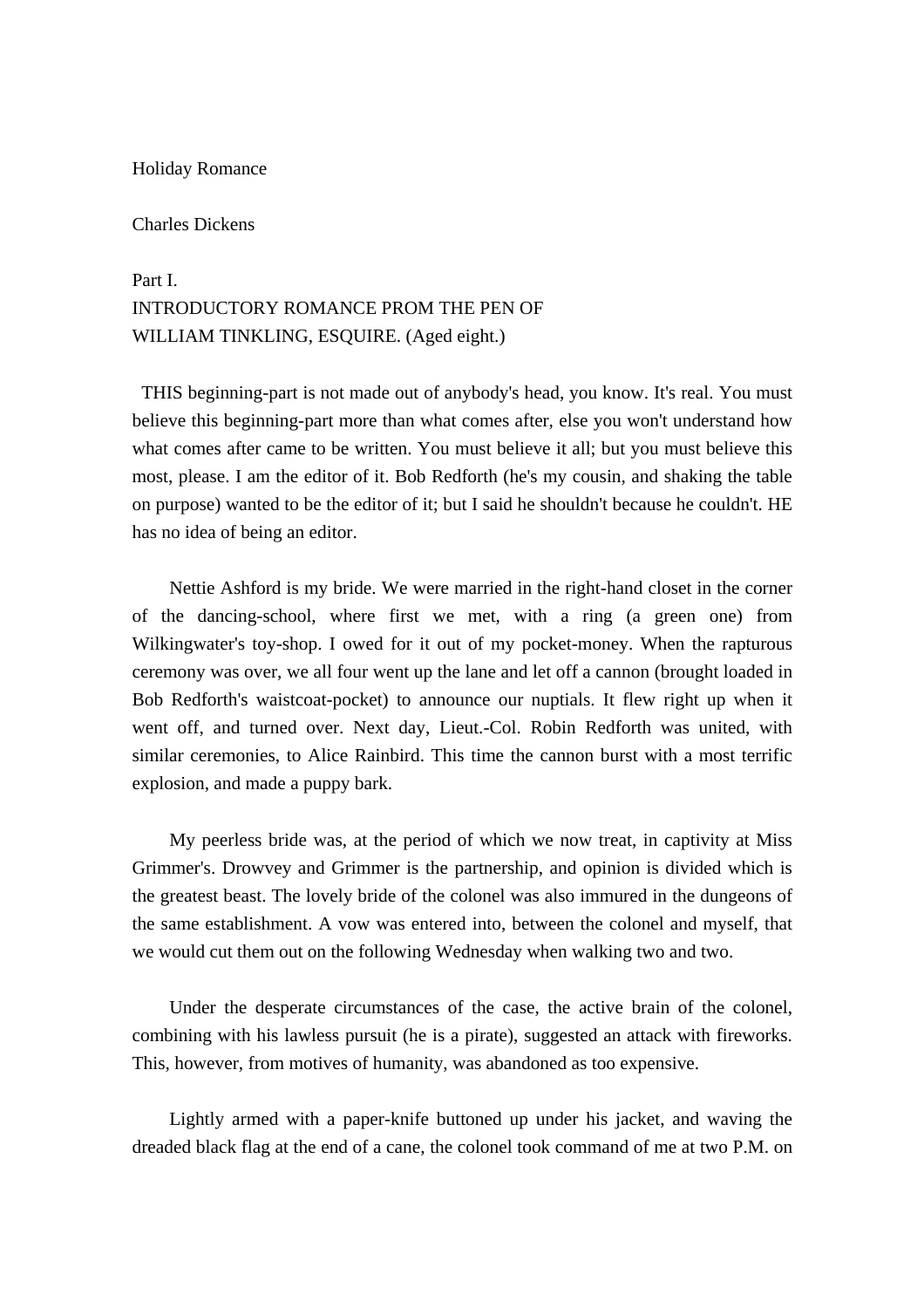the eventful and appointed day. He had drawn out the plan of attack on a piece of paper, which was rolled up round a hoop-stick. He showed it to me. My position and my full-length portrait (but my real ears don't stick out horizontal) was behind a corner lamp-post, with written orders to remain there till I should see Miss Drowvey fall. The Drowvey who was to fall was the one in spectacles, not the one with the large lavender bonnet. At that signal I was to rush forth, seize my bride, and fight my way to the lane. There a junction would be effected between myself and the colonel; and putting our brides behind us, between ourselves and the palings, we were to conquer or die.

 The enemy appeared,-approached. Waving his black flag, the colonel attacked. Confusion ensued. Anxiously I awaited my signal; but my signal came not. So far from falling, the hated Drowvey in spectacles appeared to me to have muffled the colonel's head in his outlawed banner, and to be pitching into him with a parasol. The one in the lavender bonnet also performed prodigies of valour with her fists on his back. Seeing that all was for the moment lost, I fought my desperate way hand to hand to the lane. Through taking the back road, I was so fortunate as to meet nobody, and arrived there uninterrupted.

 It seemed an age ere the colonel joined me. He had been to the jobbing tailor's to be sewn up in several places, and attributed our defeat to the refusal of the detested Drowvey to fall. Finding her so obstinate, he had said to her, 'Die, recreant!' but had found her no more open to reason on that point than the other.

 My blooming bride appeared, accompanied by the colonel's bride, at the dancing-school next day. What? Was her face averted from me? Hah? Even so. With a look of scorn, she put into my hand a bit of paper, and took another partner. On the paper was pencilled, 'Heavens! Can I write the word? Is my husband a cow?'

 In the first bewilderment of my heated brain, I tried to think what slanderer could have traced my family to the ignoble animal mentioned above. Vain were my endeavours. At the end of that dance I whispered the colonel to come into the cloak-room, and I showed him the note.

'There is a syllable wanting,' said he, with a gloomy brow.

'Hah! What syllable?' was my inquiry.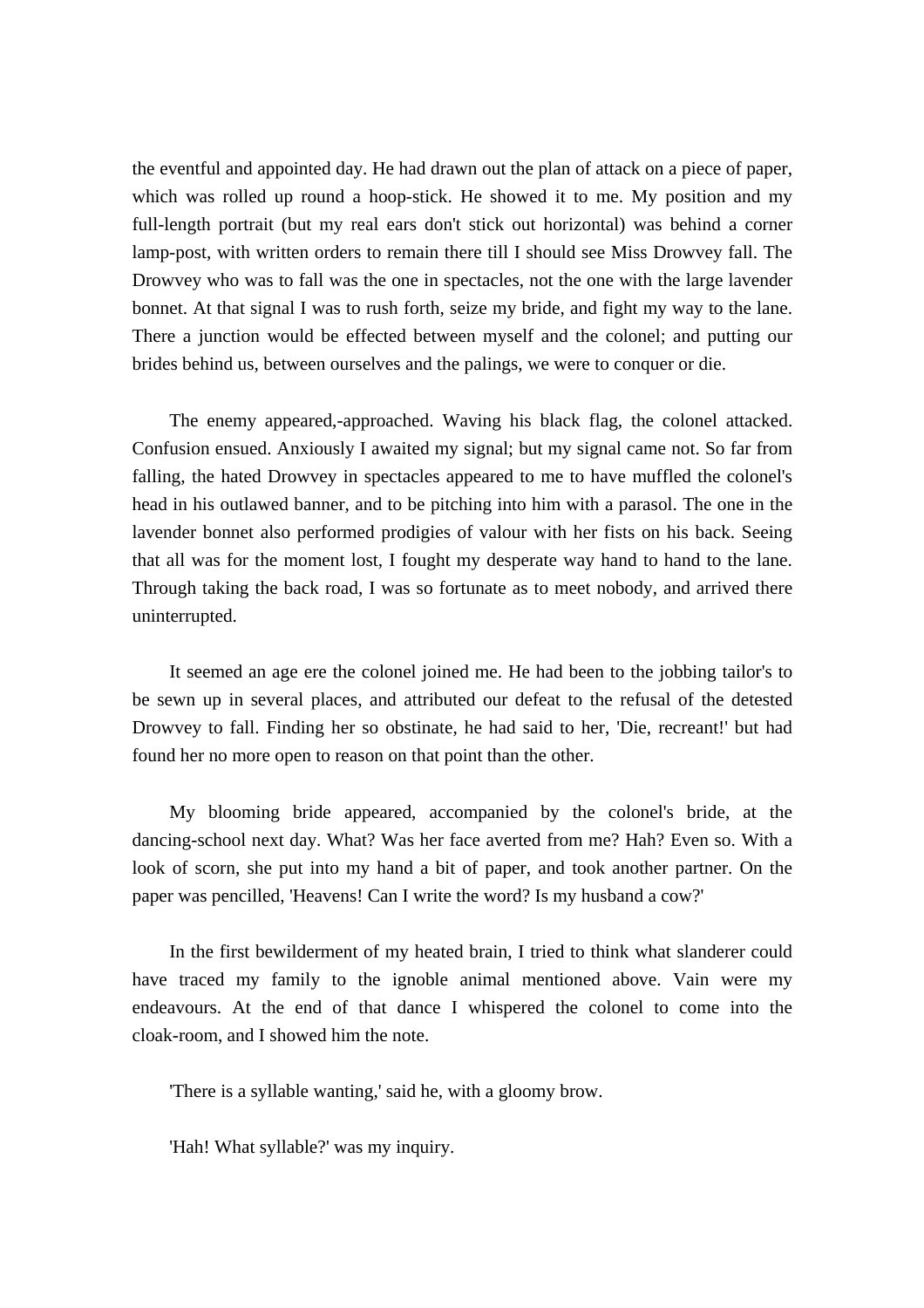'She asks, can she write the word? And no; you see she couldn't,' said the colonel, pointing out the passage.

'And the word was?' said I.

'Cow-cow-coward,' hissed the pirate-colonel in my ear, and gave me back the note.

 Feeling that I must for ever tread the earth a branded boy,-person I mean,-or that I must clear up my honour, I demanded to be tried by a court-martial. The colonel admitted my right to be tried. Some difficulty was found in composing the court, on account of the Emperor of France's aunt refusing to let him come out. He was to be the president. Ere yet we had appointed a substitute, he made his escape over the back-wall, and stood among us, a free monarch.

 The court was held on the grass by the pond. I recognised, in a certain admiral among my judges, my deadliest foe. A cocoa-nut had given rise to language that I could not brook; but confiding in my innocence, and also in the knowledge that the President of the United States (who sat next him) owed me a knife, I braced myself for the ordeal.

 It was a solemn spectacle, that court. Two executioners with pinafores reversed led me in. Under the shade of an umbrella I perceived my bride, supported by the bride of the pirate-colonel. The president, having reproved a little female ensign for tittering, on a matter of life or death, called upon me to plead, 'Coward or no coward, guilty or not guilty?' I pleaded in a firm tone, 'No coward and not guilty.' (The little female ensign being again reproved by the president for misconduct, mutinied, left the court, and threw stones.)

 My implacable enemy, the admiral, conducted the case against me. The colonel's bride was called to prove that I had remained behind the corner lamp-post during the engagement. I might have been spared the anguish of my own bride's being also made a witness to the same point, but the admiral knew where to wound me. Be still, my soul, no matter. The colonel was then brought forward with his evidence.

 It was for this point that I had saved myself up, as the turning-point of my case. Shaking myself free of my guards,-who had no business to hold me, the stupids, unless I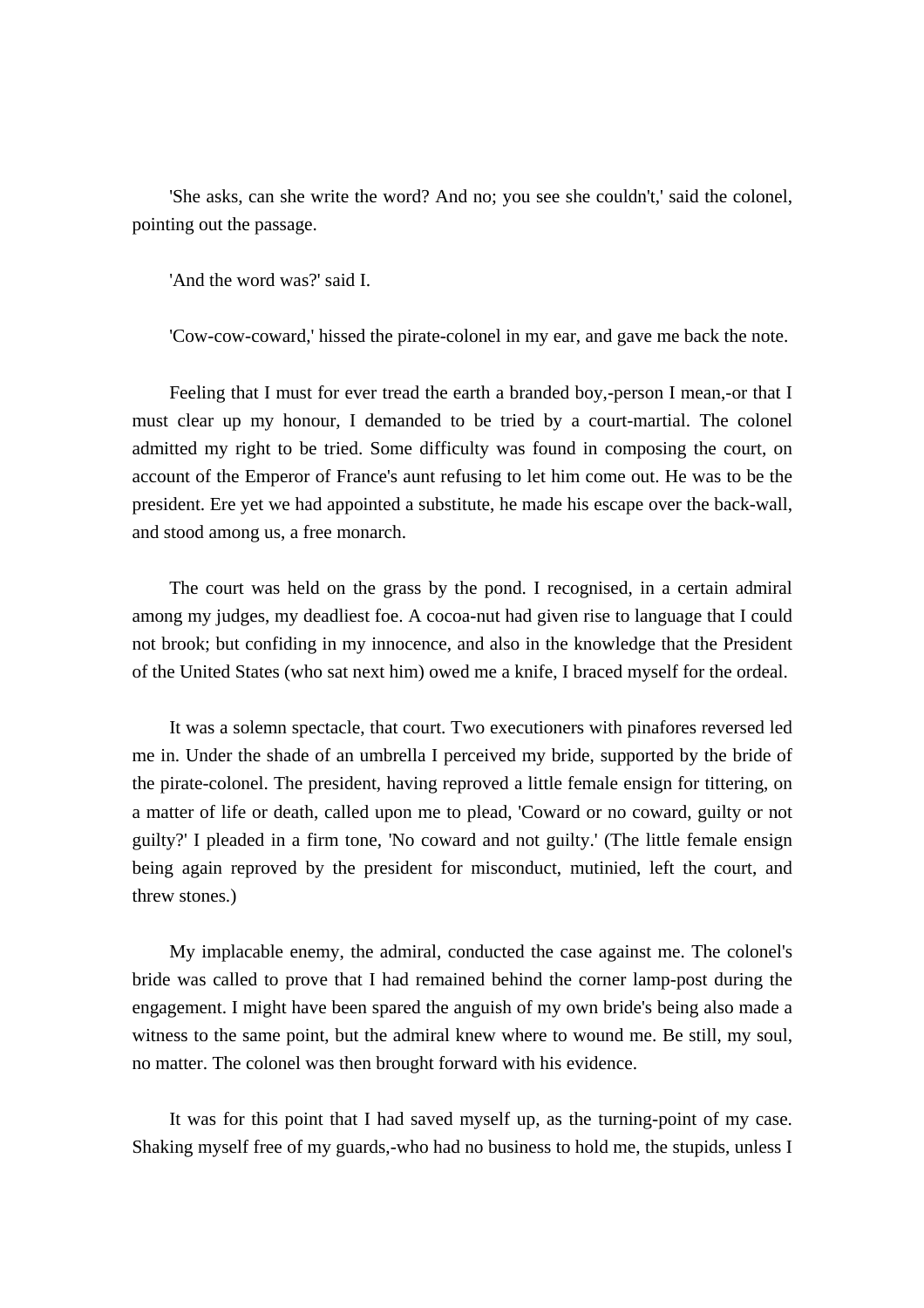was found guilty,-I asked the colonel what he considered the first duty of a soldier? Ere he could reply, the President of the United States rose and informed the court, that my foe, the admiral, had suggested 'Bravery,' and that prompting a witness wasn't fair. The president of the court immediately ordered the admiral's mouth to be filled with leaves, and tied up with string. I had the satisfaction of seeing the sentence carried into effect before the proceedings went further.

 I then took a paper from my trousers-pocket, and asked, 'What do you consider, Col. Redford, the first duty of a soldier? Is it obedience?'

'It is,' said the colonel.

'Is that paper-please to look at it-in your hand?'

'It is,' said the colonel.

'Is it a military sketch?'

'It is,' said the colonel.

'Of an engagement?'

'Quite so,' said the colonel.

'Of the late engagement?'

'Of the late engagement.'

'Please to describe it, and then hand it to the president of the court.'

 From that triumphant moment my sufferings and my dangers were at an end. The court rose up and jumped, on discovering that I had strictly obeyed orders. My foe, the admiral, who though muzzled was malignant yet, contrived to suggest that I was dishonoured by having quitted the field. But the colonel himself had done as much, and gave his opinion, upon his word and honour as a pirate, that when all was lost the field might be quitted without disgrace. I was going to be found 'No coward and not guilty,'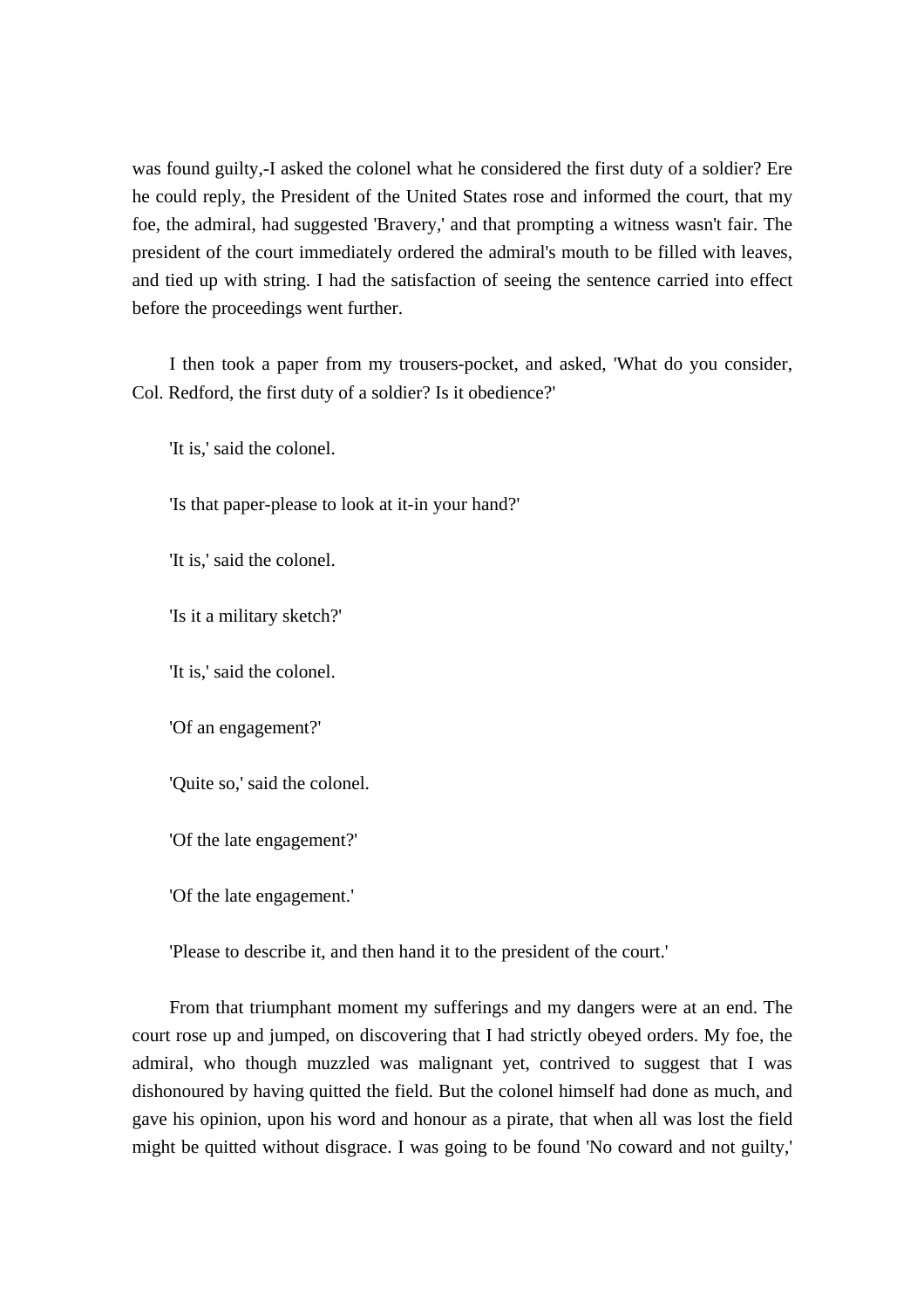and my blooming bride was going to be publicly restored to my arms in a procession, when an unlooked-for event disturbed the general rejoicing. This was no other than the Emperor of France's aunt catching hold of his hair. The proceedings abruptly terminated, and the court tumultuously dissolved.

 It was when the shades of the next evening but one were beginning to fall, ere yet the silver beams of Luna touched the earth, that four forms might have been descried slowly advancing towards the weeping willow on the borders of the pond, the now deserted scene of the day before yesterday's agonies and triumphs. On a nearer approach, and by a practised eye, these might have been identified as the forms of the pirate-colonel with his bride, and of the day before yesterday's gallant prisoner with his bride.

 On the beauteous faces of the Nymphs dejection sat enthroned. All four reclined under the willow for some minutes without speaking, till at length the bride of the colonel poutingly observed, 'It's of no use pretending any more, and we had better give it up.'

'Hah!' exclaimed the pirate. 'Pretending?'

'Don't go on like that; you worry me,' returned his bride.

 The lovely bride of Tinkling echoed the incredible declaration. The two warriors exchanged stony glances.

 'If,' said the bride of the pirate-colonel, 'grown-up people WON'T do what they ought to do, and WILL put us out, what comes of our pretending?'

'We only get into scrapes,' said the bride of Tinkling.

 'You know very well,' pursued the colonel's bride, 'that Miss Drowvey wouldn't fall. You complained of it yourself. And you know how disgracefully the court-martial ended. As to our marriage; would my people acknowledge it at home?'

'Or would my people acknowledge ours?' said the bride of Tinkling.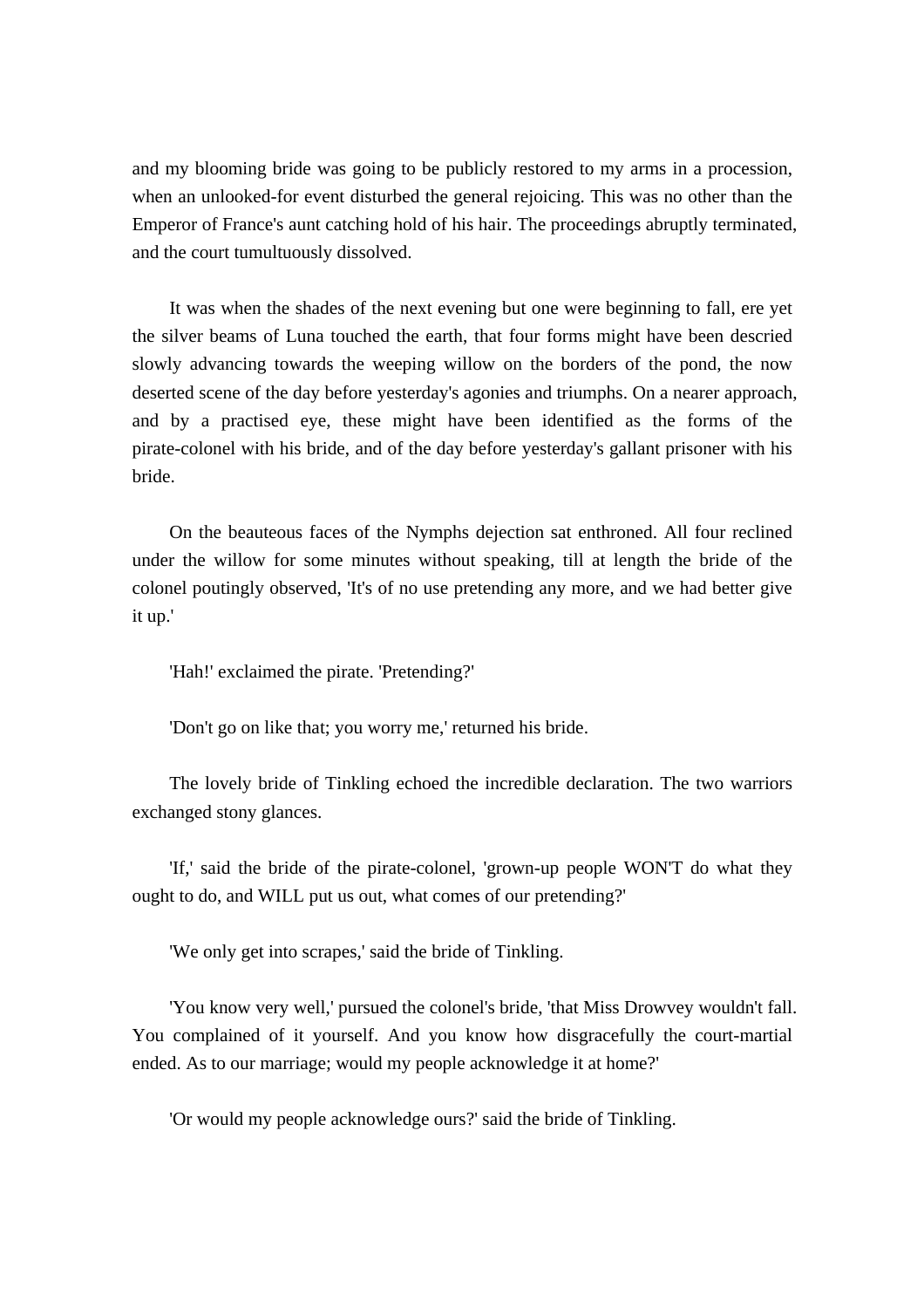Again the two warriors exchanged stony glances.

 'If you knocked at the door and claimed me, after you were told to go away,' said the colonel's bride, 'you would only have your hair pulled, or your ears, or your nose.'

 'If you persisted in ringing at the bell and claiming me,' said the bride of Tinkling to that gentleman, 'you would have things dropped on your head from the window over the handle, or you would be played upon by the garden-engine.'

 'And at your own homes,' resumed the bride of the colonel, 'it would be just as bad. You would be sent to bed, or something equally undignified. Again, how would you support us?'

 The pirate-colonel replied in a courageous voice, 'By rapine!' But his bride retorted, 'Suppose the grown-up people wouldn't be rapined?' 'Then,' said the colonel, 'they should pay the penalty in blood.'-'But suppose they should object,' retorted his bride, 'and wouldn't pay the penalty in blood or anything else?'

A mournful silence ensued.

'Then do you no longer love me, Alice?' asked the colonel.

'Redforth! I am ever thine,' returned his bride.

'Then do you no longer love me, Nettie?' asked the present writer.

'Tinkling! I am ever thine,' returned my bride.

 We all four embraced. Let me not be misunderstood by the giddy. The colonel embraced his own bride, and I embraced mine. But two times two make four.

 'Nettie and I,' said Alice mournfully, 'have been considering our position. The grown-up people are too strong for us. They make us ridiculous. Besides, they have changed the times. William Tinkling's baby brother was christened yesterday. What took place? Was any king present? Answer, William.'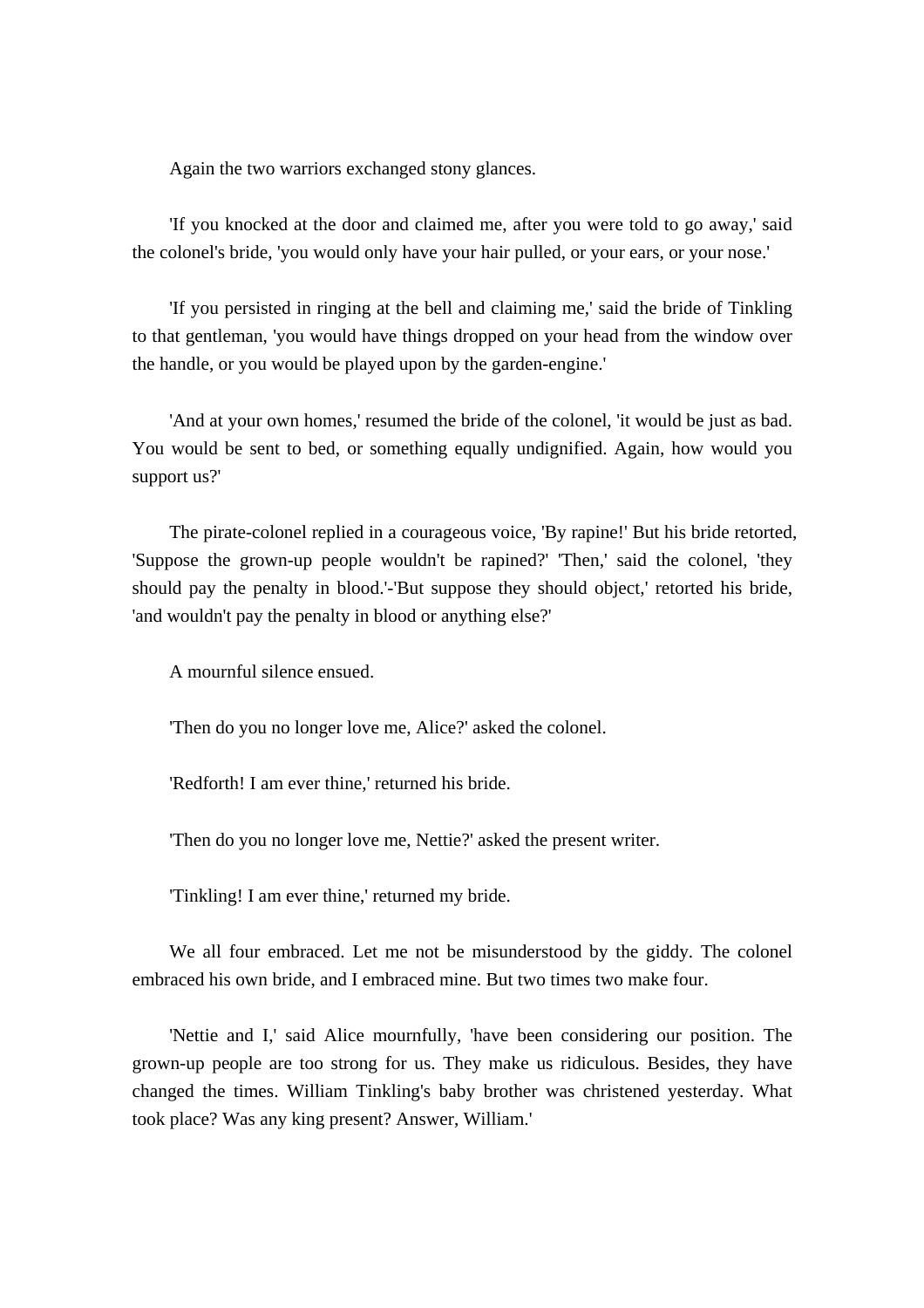I said No, unless disguised as Great-uncle Chopper.

'Any queen?'

 There had been no queen that I knew of at our house. There might have been one in the kitchen: but I didn't think so, or the servants would have mentioned it.

'Any fairies?'

None that were visible.

 'We had an idea among us, I think,' said Alice, with a melancholy smile, 'we four, that Miss Grimmer would prove to be the wicked fairy, and would come in at the christening with her crutch-stick, and give the child a bad gift. Was there anything of that sort? Answer, William.'

 I said that ma had said afterwards (and so she had), that Great-uncle Chopper's gift was a shabby one; but she hadn't said a bad one. She had called it shabby, electrotyped, second-hand, and below his income.

 'It must be the grown-up people who have changed all this,' said Alice. 'We couldn't have changed it, if we had been so inclined, and we never should have been. Or perhaps Miss Grimmer is a wicked fairy after all, and won't act up to it because the grown-up people have persuaded her not to. Either way, they would make us ridiculous if we told them what we expected.'

'Tyrants!' muttered the pirate-colonel.

 'Nay, my Redforth,' said Alice, 'say not so. Call not names, my Redforth, or they will apply to pa.'

'Let 'em,' said the colonel. 'I do not care. Who's he?'

 Tinkling here undertook the perilous task of remonstrating with his lawless friend, who consented to withdraw the moody expressions above quoted.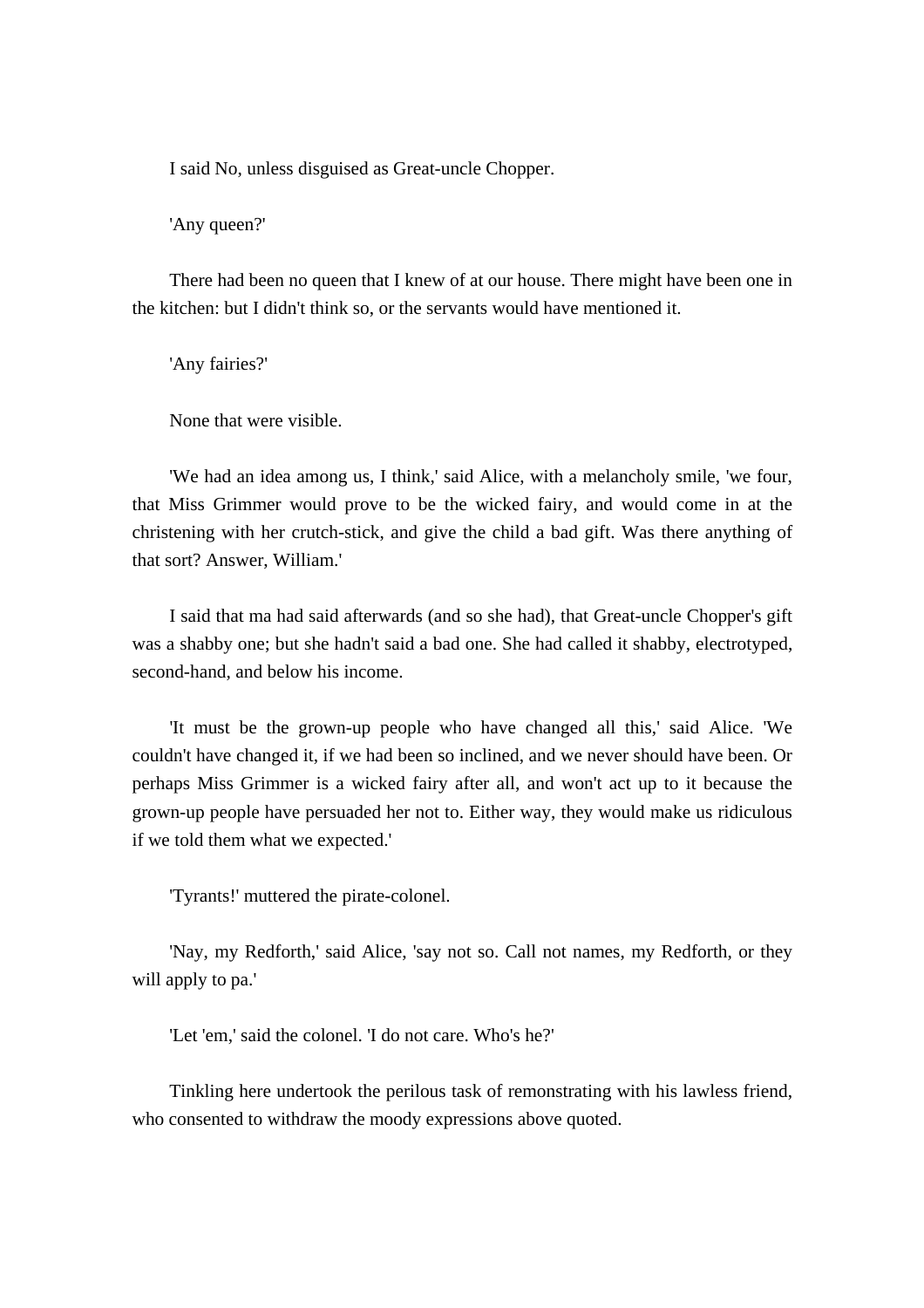'What remains for us to do?' Alice went on in her mild, wise way. 'We must educate, we must pretend in a new manner, we must wait.'

 The colonel clenched his teeth,-four out in front, and a piece of another, and he had been twice dragged to the door of a dentist-despot, but had escaped from his guards. 'How educate? How pretend in a new manner? How wait?'

 'Educate the grown-up people,' replied Alice. 'We part to-night. Yes, Redforth,'-for the colonel tucked up his cuffs,-'part to-night! Let us in these next holidays, now going to begin, throw our thoughts into something educational for the grown-up people, hinting to them how things ought to be. Let us veil our meaning under a mask of romance; you, I, and Nettie. William Tinkling being the plainest and quickest writer, shall copy out. Is it agreed?'

 The colonel answered sulkily, 'I don't mind.' He then asked, 'How about pretending?'

 'We will pretend,' said Alice, 'that we are children; not that we are those grown-up people who won't help us out as they ought, and who understand us so badly.'

The colonel, still much dissatisfied, growled, 'How about waiting?'

 'We will wait,' answered little Alice, taking Nettie's hand in hers, and looking up to the sky, 'we will wait-ever constant and true-till the times have got so changed as that everything helps us out, and nothing makes us ridiculous, and the fairies have come back. We will wait-ever constant and true-till we are eighty, ninety, or one hundred. And then the fairies will send us children, and we will help them out, poor pretty little creatures, if they pretend ever so much.'

 'So we will, dear,' said Nettie Ashford, taking her round the waist with both arms and kissing her. 'And now if my husband will go and buy some cherries for us, I have got some money.'

 In the friendliest manner I invited the colonel to go with me; but he so far forgot himself as to acknowledge the invitation by kicking out behind, and then lying down on his stomach on the grass, pulling it up and chewing it. When I came back, however,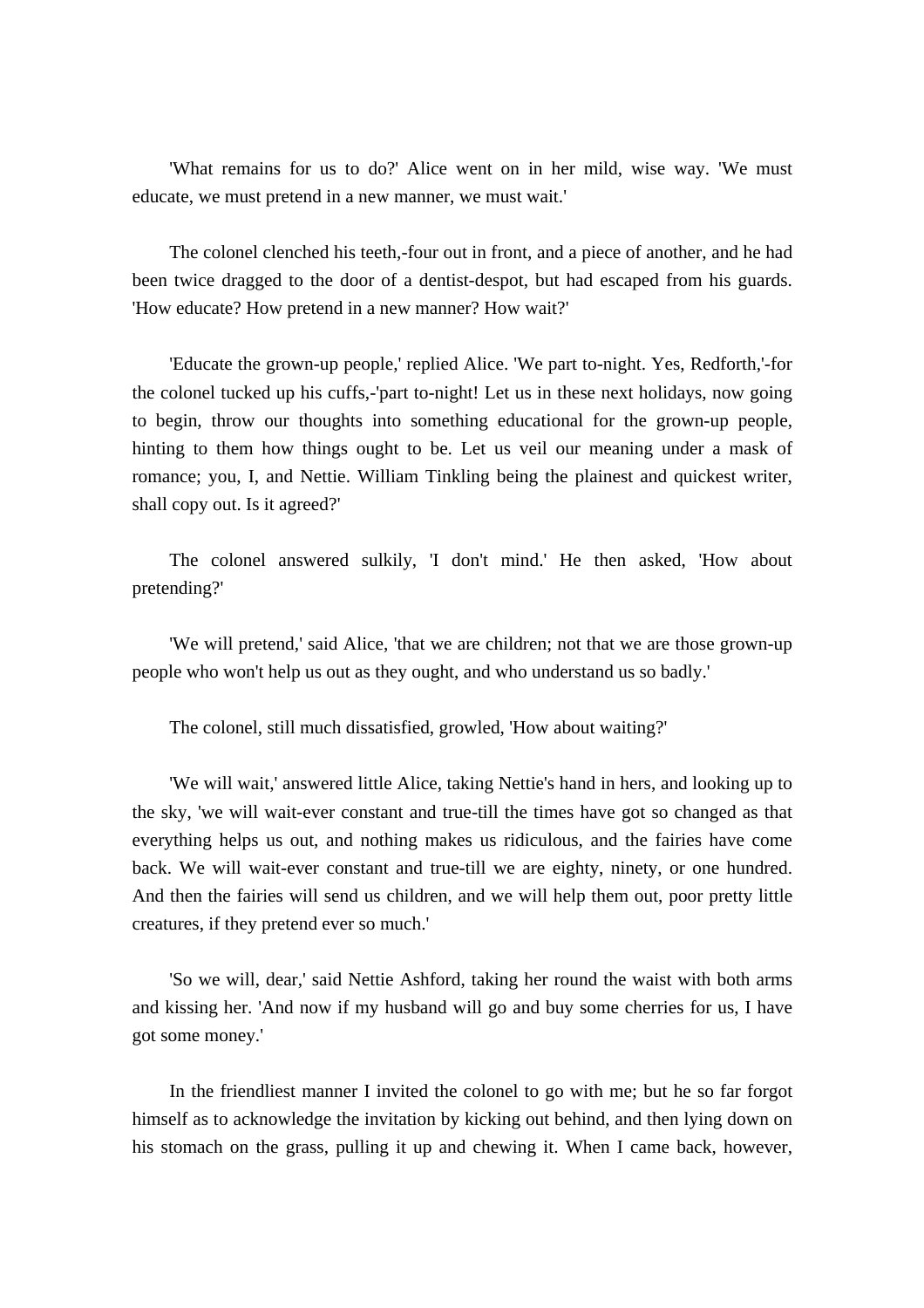Alice had nearly brought him out of his vexation, and was soothing him by telling him how soon we should all be ninety.

 As we sat under the willow-tree and ate the cherries (fair, for Alice shared them out), we played at being ninety. Nettie complained that she had a bone in her old back, and it made her hobble; and Alice sang a song in an old woman's way, but it was very pretty, and we were all merry. At least, I don't know about merry exactly, but all comfortable.

 There was a most tremendous lot of cherries; and Alice always had with her some neat little bag or box or case, to hold things. In it that night was a tiny wine-glass. So Alice and Nettie said they would make some cherry-wine to drink our love at parting.

 Each of us had a glassful, and it was delicious; and each of us drank the toast, 'Our love at parting.' The colonel drank his wine last; and it got into my head directly that it got into his directly. Anyhow, his eyes rolled immediately after he had turned the glass upside down; and he took me on one side and proposed in a hoarse whisper, that we should 'Cut 'em out still.'

'How did he mean?' I asked my lawless friend.

 'Cut our brides out,' said the colonel, 'and then cut our way, without going down a single turning, bang to the Spanish main!'

 We might have tried it, though I didn't think it would answer; only we looked round and saw that there was nothing but moon-light under the willow-tree, and that our pretty, pretty wives were gone. We burst out crying. The colonel gave in second, and came to first; but he gave in strong.

 We were ashamed of our red eyes, and hung about for half-an-hour to whiten them. Likewise a piece of chalk round the rims, I doing the colonel's, and he mine, but afterwards found in the bedroom looking-glass not natural, besides inflammation. Our conversation turned on being ninety. The colonel told me he had a pair of boots that wanted soling and heeling; but he thought it hardly worth while to mention it to his father, as he himself should so soon be ninety, when he thought shoes would be more convenient. The colonel also told me, with his hand upon his hip, that he felt himself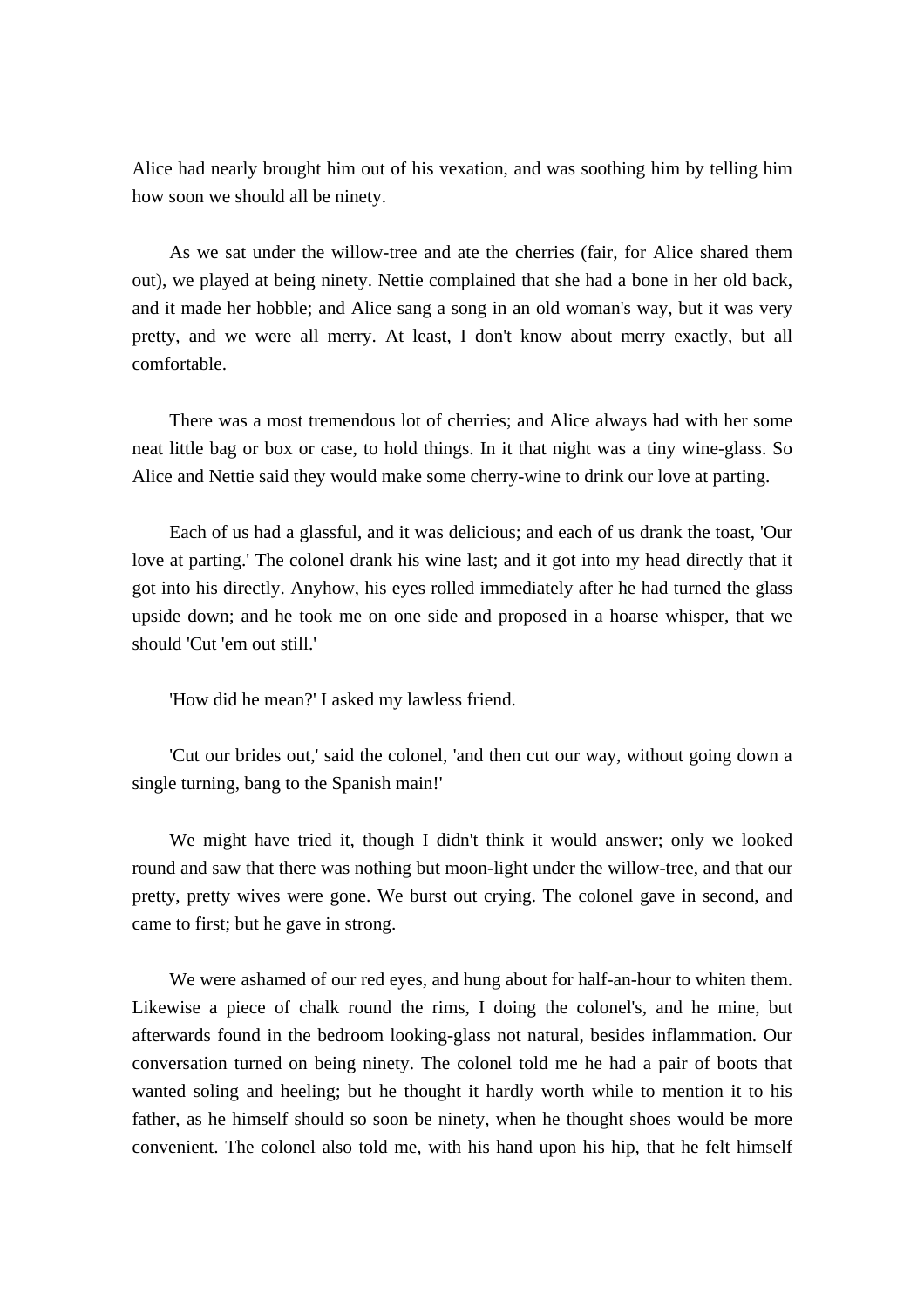already getting on in life, and turning rheumatic. And I told him the same. And when they said at our house at supper (they are always bothering about something) that I stooped, I felt so glad!

This is the end of the beginning-part that you were to believe most.

PART II. ROMANCE. FROM THE PEN OF MISS ALICE RAINBIRD (Aged seven.)

THERE was once a king, and he had a queen; and he was the manliest of his sex, and she was the loveliest of hers. The king was, in his private profession, under government. The queen's father had been a medical man out of town.

 They had nineteen children, and were always having more. Seventeen of these children took care of the baby; and Alicia, the eldest, took care of them all. Their ages varied from seven years to seven months.

Let us now resume our story.

 One day the king was going to the office, when he stopped at the fishmonger's to buy a pound and a half of salmon not too near the tail, which the queen (who was a careful housekeeper) had requested him to send home. Mr. Pickles, the fishmonger, said, 'Certainly, sir; is there any other article? Good-morning.'

 The king went on towards the office in a melancholy mood; for quarter-day was such a long way off, and several of the dear children were growing out of their clothes. He had not proceeded far, when Mr. Pickles's errand-boy came running after him, and said, 'Sir, you didn't notice the old lady in our shop.'

'What old lady?' inquired the king. 'I saw none.'

 Now the king had not seen any old lady, because this old lady had been invisible to him, though visible to Mr. Pickles's boy. Probably because he messed and splashed the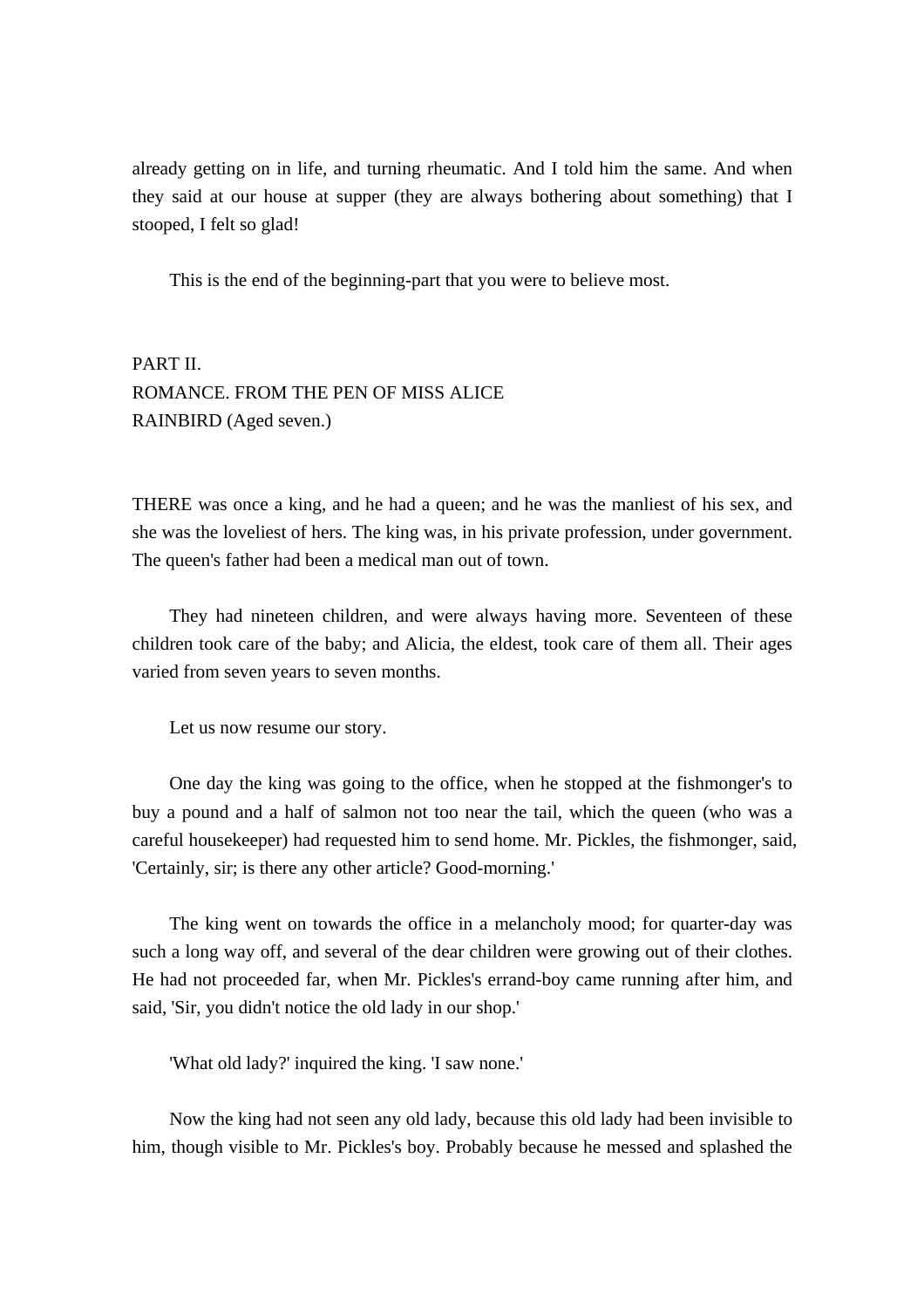water about to that degree, and flopped the pairs of soles down in that violent manner, that, if she had not been visible to him, he would have spoilt her clothes.

 Just then the old lady came trotting up. She was dressed in shot-silk of the richest quality, smelling of dried lavender.

'King Watkins the First, I believe?' said the old lady.

'Watkins,' replied the king, 'is my name.'

'Papa, if I am not mistaken, of the beautiful Princess Alicia?' said the old lady.

'And of eighteen other darlings,' replied the king.

'Listen. You are going to the office,' said the old lady.

 It instantly flashed upon the king that she must be a fairy, or how could she know that?

 'You are right,' said the old lady, answering his thoughts. 'I am the good Fairy Grandmarina. Attend! When you return home to dinner, politely invite the Princess Alicia to have some of the salmon you bought just now.'

'It may disagree with her,' said the king.

 The old lady became so very angry at this absurd idea, that the king was quite alarmed, and humbly begged her pardon.

 'We hear a great deal too much about this thing disagreeing, and that thing disagreeing,' said the old lady, with the greatest contempt it was possible to express. 'Don't be greedy. I think you want it all yourself.'

 The king hung his head under this reproof, and said he wouldn't talk about things disagreeing any more.

'Be good, then,' said the Fairy Grandmarina, 'and don't. When the beautiful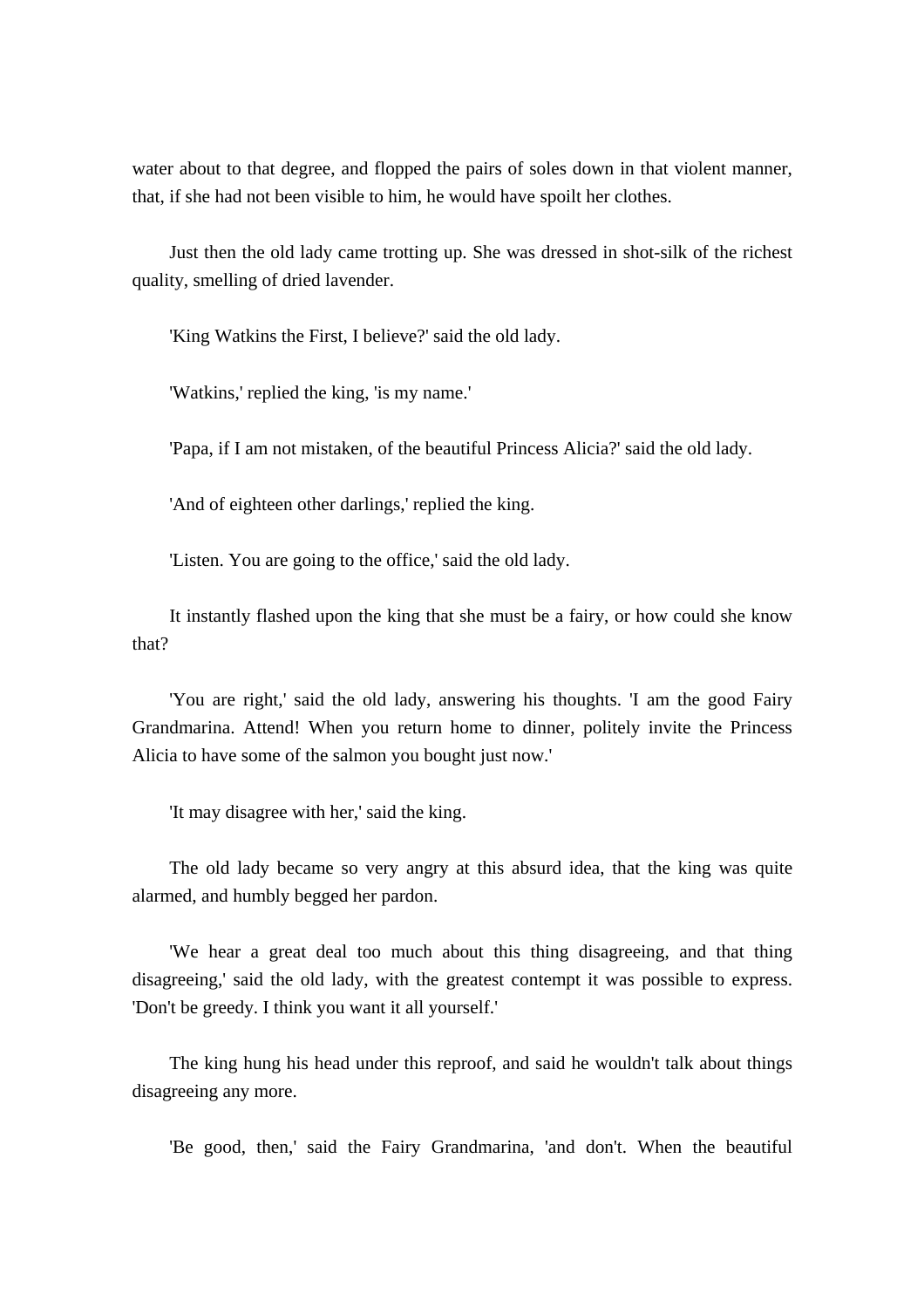Princess Alicia consents to partake of the salmon,-as I think she will,-you will find she will leave a fish-bone on her plate. Tell her to dry it, and to rub it, and to polish it till it shines like mother-of-pearl, and to take care of it as a present from me.'

'Is that all?' asked the king.

 'Don't be impatient, sir,' returned the Fairy Grandmarina, scolding him severely. 'Don't catch people short, before they have done speaking. Just the way with you grown-up persons. You are always doing it.'

The king again hung his head, and said he wouldn't do so any more.

 'Be good, then,' said the Fairy Grandmarina, 'and don't! Tell the Princess Alicia, with my love, that the fish-bone is a magic present which can only be used once; but that it will bring her, that once, whatever she wishes for, PROVIDED SHE WISHES FOR IT AT THE RIGHT TIME. That is the message. Take care of it.'

 The king was beginning, 'Might I ask the reason?' when the fairy became absolutely furious.

 'Will you be good, sir?' she exclaimed, stamping her foot on the ground. 'The reason for this, and the reason for that, indeed! You are always wanting the reason. No reason. There! Hoity toity me! I am sick of your grown-up reasons.'

 The king was extremely frightened by the old lady's flying into such a passion, and said he was very sorry to have offended her, and he wouldn't ask for reasons any more.

'Be good, then,' said the old lady, 'and don't!'

 With those words, Grandmarina vanished, and the king went on and on and on, till he came to the office. There he wrote and wrote and wrote, till it was time to go home again. Then he politely invited the Princess Alicia, as the fairy had directed him, to partake of the salmon. And when she had enjoyed it very much, he saw the fish-bone on her plate, as the fairy had told him he would, and he delivered the fairy's message, and the Princess Alicia took care to dry the bone, and to rub it, and to polish it, till it shone like mother-of-pearl.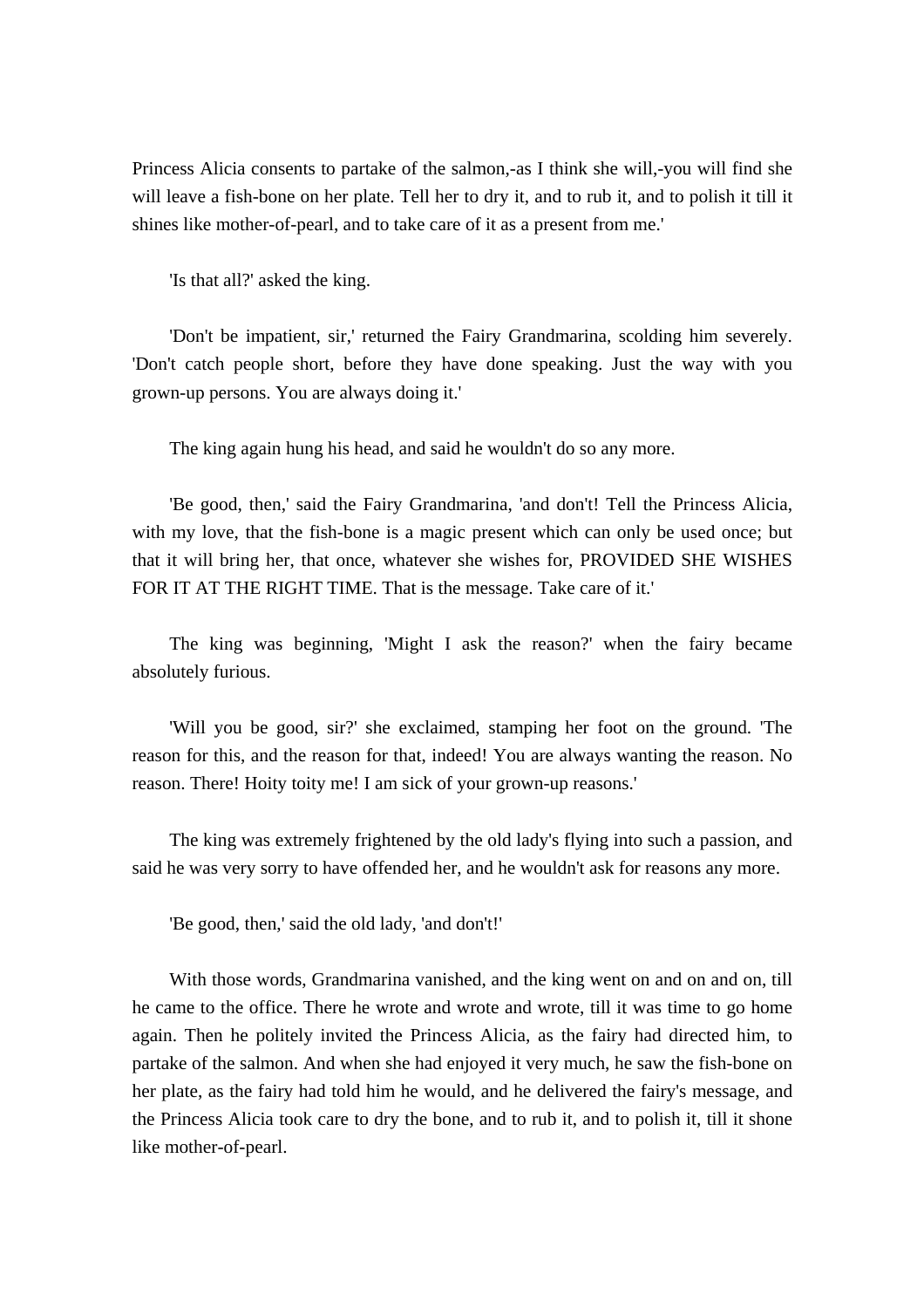And so, when the queen was going to get up in the morning, she said, 'O, dear me, dear me; my head, my head!' and then she fainted away.

 The Princess Alicia, who happened to be looking in at the chamber-door, asking about breakfast, was very much alarmed when she saw her royal mamma in this state, and she rang the bell for Peggy, which was the name of the lord chamberlain. But remembering where the smelling-bottle was, she climbed on a chair and got it; and after that she climbed on another chair by the bedside, and held the smelling-bottle to the queen's nose; and after that she jumped down and got some water; and after that she jumped up again and wetted the queen's forehead; and, in short, when the lord chamberlain came in, that dear old woman said to the little princess, 'What a trot you are! I couldn't have done it better myself!'

 But that was not the worst of the good queen's illness. O, no! She was very ill indeed, for a long time. The Princess Alicia kept the seventeen young princes and princesses quiet, and dressed and undressed and danced the baby, and made the kettle boil, and heated the soup, and swept the hearth, and poured out the medicine, and nursed the queen, and did all that ever she could, and was as busy, busy, busy as busy could be; for there were not many servants at that palace for three reasons: because the king was short of money, because a rise in his office never seemed to come, and because quarter-day was so far off that it looked almost as far off and as little as one of the stars.

 But on the morning when the queen fainted away, where was the magic fish-bone? Why, there it was in the Princess Alicia's pocket! She had almost taken it out to bring the queen to life again, when she put it back, and looked for the smelling-bottle.

 After the queen had come out of her swoon that morning, and was dozing, the Princess Alicia hurried up-stairs to tell a most particular secret to a most particularly confidential friend of hers, who was a duchess. People did suppose her to be a doll; but she was really a duchess, though nobody knew it except the princess.

 This most particular secret was the secret about the magic fish-bone, the history of which was well known to the duchess, because the princess told her everything. The princess kneeled down by the bed on which the duchess was lying, full-dressed and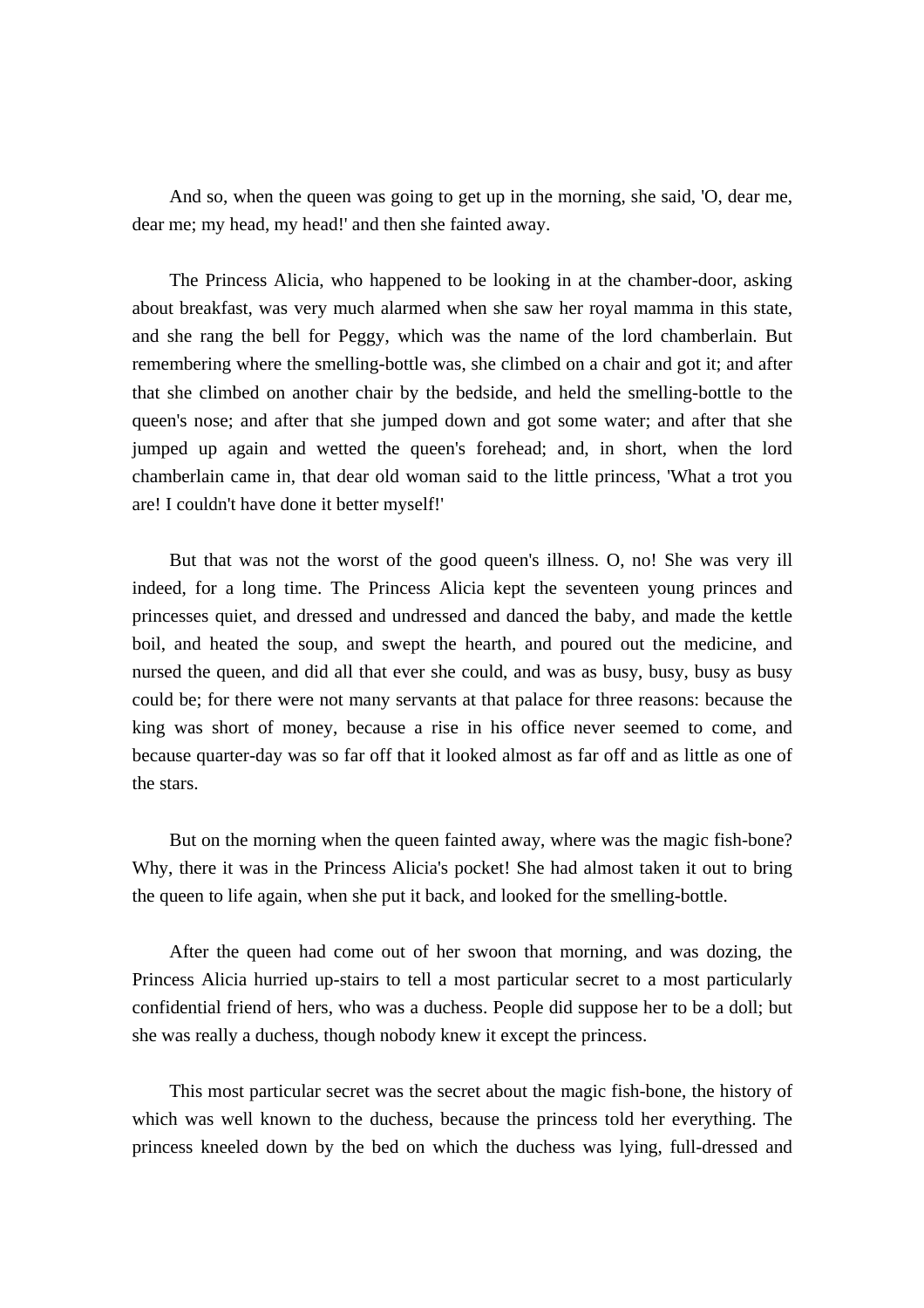wide awake, and whispered the secret to her. The duchess smiled and nodded. People might have supposed that she never smiled and nodded; but she often did, though nobody knew it except the princess.

 Then the Princess Alicia hurried down-stairs again, to keep watch in the queen's room. She often kept watch by herself in the queen's room; but every evening, while the illness lasted, she sat there watching with the king. And every evening the king sat looking at her with a cross look, wondering why she never brought out the magic fish-bone. As often as she noticed this, she ran up-stairs, whispered the secret to the duchess over again, and said to the duchess besides, 'They think we children never have a reason or a meaning!' And the duchess, though the most fashionable duchess that ever was heard of, winked her eye.

'Alicia,' said the king, one evening, when she wished him good-night.

'Yes, papa.'

'What is become of the magic fish-bone?'

'In my pocket, papa!'

'I thought you had lost it?'

'O, no, papa!'

'Or forgotten it?'

'No, indeed, papa.'

 And so another time the dreadful little snapping pug-dog, next door, made a rush at one of the young princes as he stood on the steps coming home from school, and terrified him out of his wits; and he put his hand through a pane of glass, and bled, bled, bled. When the seventeen other young princes and princesses saw him bleed, bleed, bleed, they were terrified out of their wits too, and screamed themselves black in their seventeen faces all at once. But the Princess Alicia put her hands over all their seventeen mouths, one after another, and persuaded them to be quiet because of the sick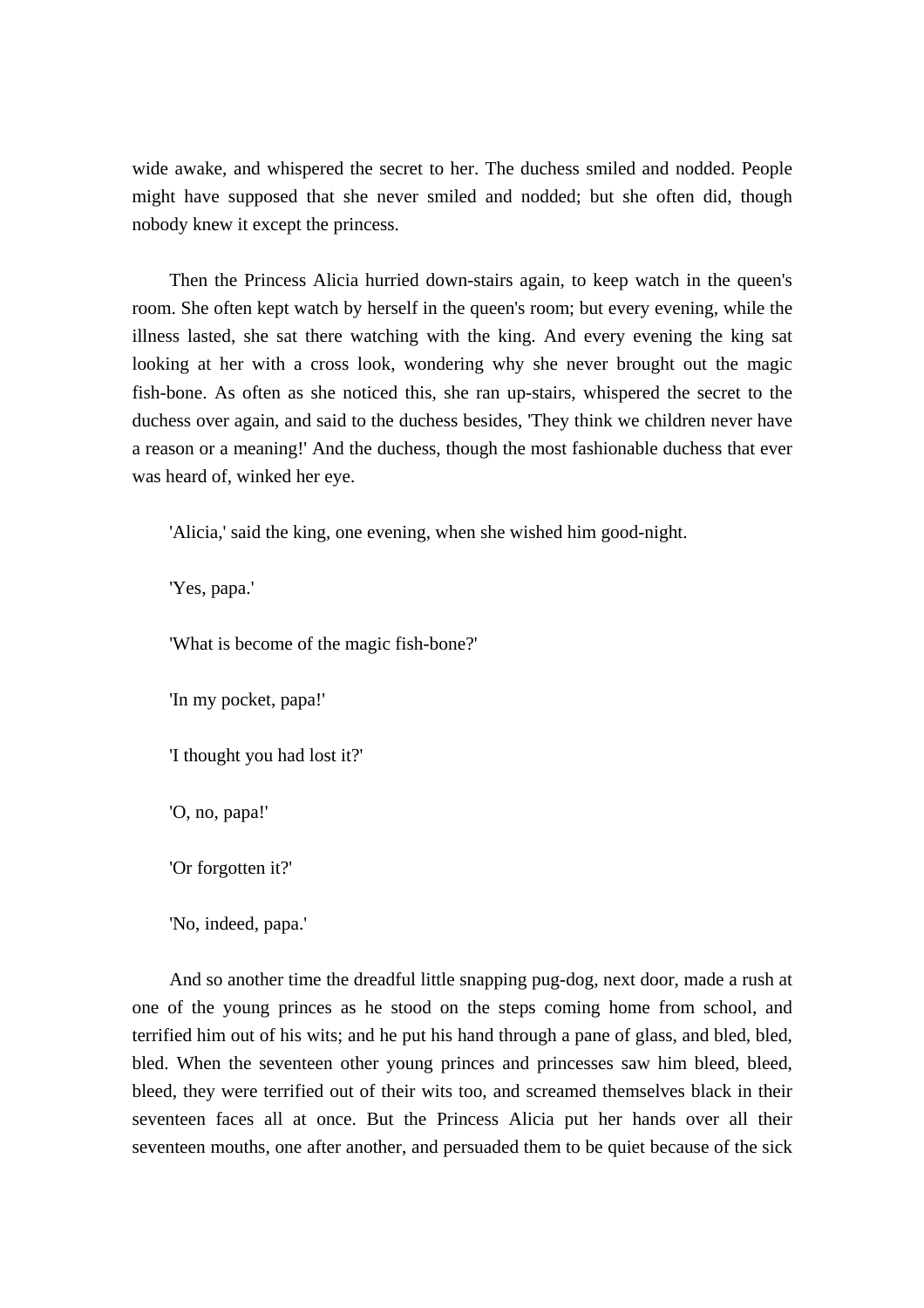queen. And then she put the wounded prince's hand in a basin of fresh cold water, while they stared with their twice seventeen are thirty-four, put down four and carry three, eyes, and then she looked in the hand for bits of glass, and there were fortunately no bits of glass there. And then she said to two chubby-legged princes, who were sturdy though small, 'Bring me in the royal rag-bag: I must snip and stitch and cut and contrive.' So these two young princes tugged at the royal rag-bag, and lugged it in; and the Princess Alicia sat down on the floor, with a large pair of scissors and a needle and thread, and snipped and stitched and cut and contrived, and made a bandage, and put it on, and it fitted beautifully; and so when it was all done, she saw the king her papa looking on by the door.

'Alicia.'

'Yes, papa.'

'What have you been doing?'

'Snipping, stitching, cutting, and contriving, papa.'

'Where is the magic fish-bone?'

'In my pocket, papa.'

'I thought you had lost it?'

'O, no, papa.'

'Or forgotten it?'

'No, indeed, papa.'

 After that, she ran up-stairs to the duchess, and told her what had passed, and told her the secret over again; and the duchess shook her flaxen curls, and laughed with her rosy lips.

Well! and so another time the baby fell under the grate. The seventeen young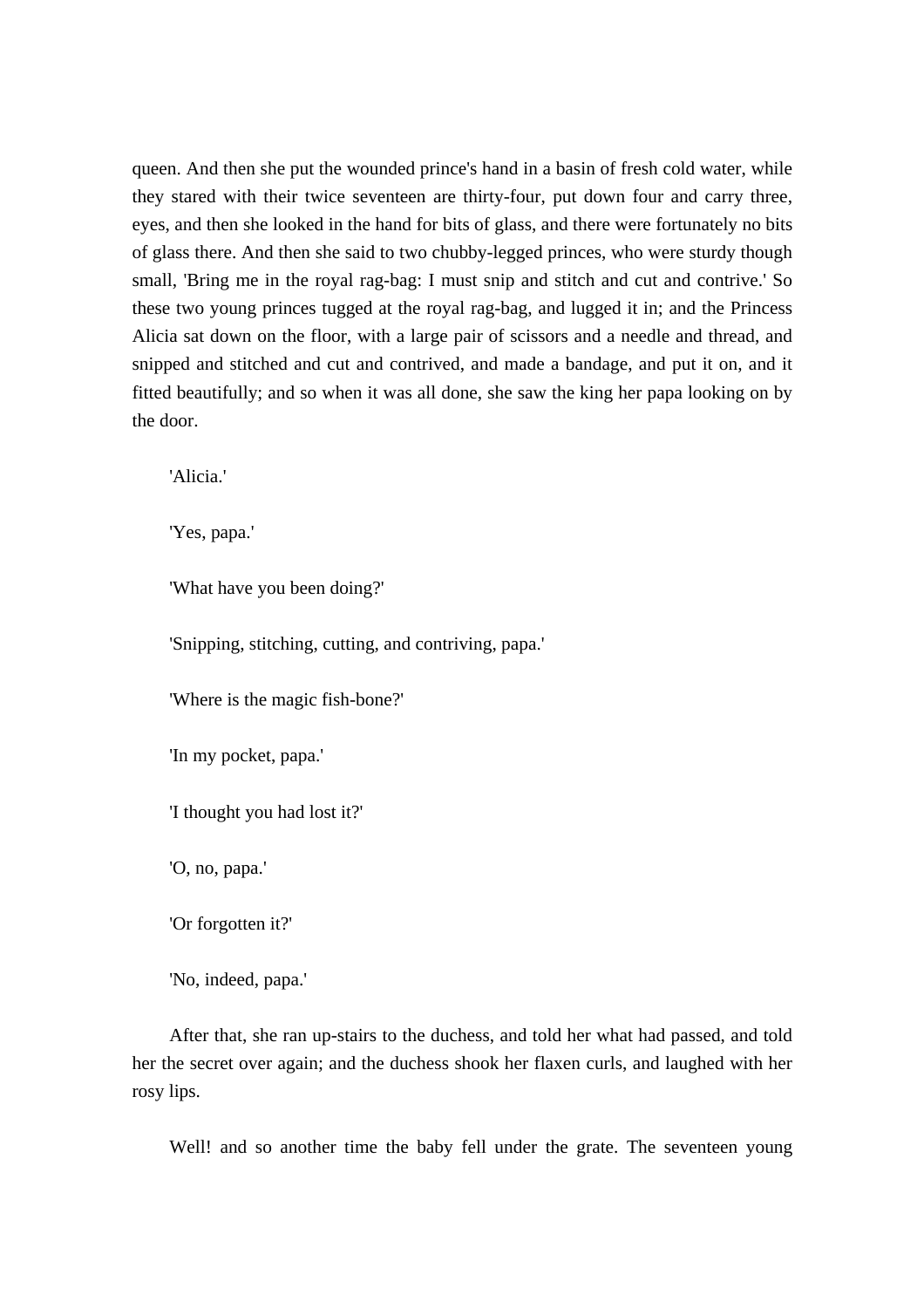princes and princesses were used to it; for they were almost always falling under the grate or down the stairs; but the baby was not used to it yet, and it gave him a swelled face and a black eye. The way the poor little darling came to tumble was, that he was out of the Princess Alicia's lap just as she was sitting, in a great coarse apron that quite smothered her, in front of the kitchen-fire, beginning to peel the turnips for the broth for dinner; and the way she came to be doing that was, that the king's cook had run away that morning with her own true love, who was a very tall but very tipsy soldier. Then the seventeen young princes and princesses, who cried at everything that happened, cried and roared. But the Princess Alicia (who couldn't help crying a little herself) quietly called to them to be still, on account of not throwing back the queen up-stairs, who was fast getting well, and said, 'Hold your tongues, you wicked little monkeys, every one of you, while I examine baby!' Then she examined baby, and found that he hadn't broken anything; and she held cold iron to his poor dear eye, and smoothed his poor dear face, and he presently fell asleep in her arms. Then she said to the seventeen princes and princesses, 'I am afraid to let him down yet, lest he should wake and feel pain; be good, and you shall all be cooks.' They jumped for joy when they heard that, and began making themselves cooks' caps out of old newspapers. So to one she gave the salt-box, and to one she gave the barley, and to one she gave the herbs, and to one she gave the turnips, and to one she gave the carrots, and to one she gave the onions, and to one she gave the spice-box, till they were all cooks, and all running about at work, she sitting in the middle, smothered in the great coarse apron, nursing baby. By and by the broth was done; and the baby woke up, smiling, like an angel, and was trusted to the sedatest princess to hold, while the other princes and princesses were squeezed into a far-off corner to look at the Princess Alicia turning out the saucepanful of broth, for fear (as they were always getting into trouble) they should get splashed and scalded. When the broth came tumbling out, steaming beautifully, and smelling like a nosegay good to eat, they clapped their hands. That made the baby clap his hands; and that, and his looking as if he had a comic toothache, made all the princes and princesses laugh. So the Princess Alicia said, 'Laugh and be good; and after dinner we will make him a nest on the floor in a corner, and he shall sit in his nest and see a dance of eighteen cooks.' That delighted the young princes and princesses, and they ate up all the broth, and washed up all the plates and dishes, and cleared away, and pushed the table into a corner; and then they in their cooks' caps, and the Princess Alicia in the smothering coarse apron that belonged to the cook that had run away with her own true love that was the very tall but very tipsy soldier, danced a dance of eighteen cooks before the angelic baby, who forgot his swelled face and his black eye, and crowed with joy.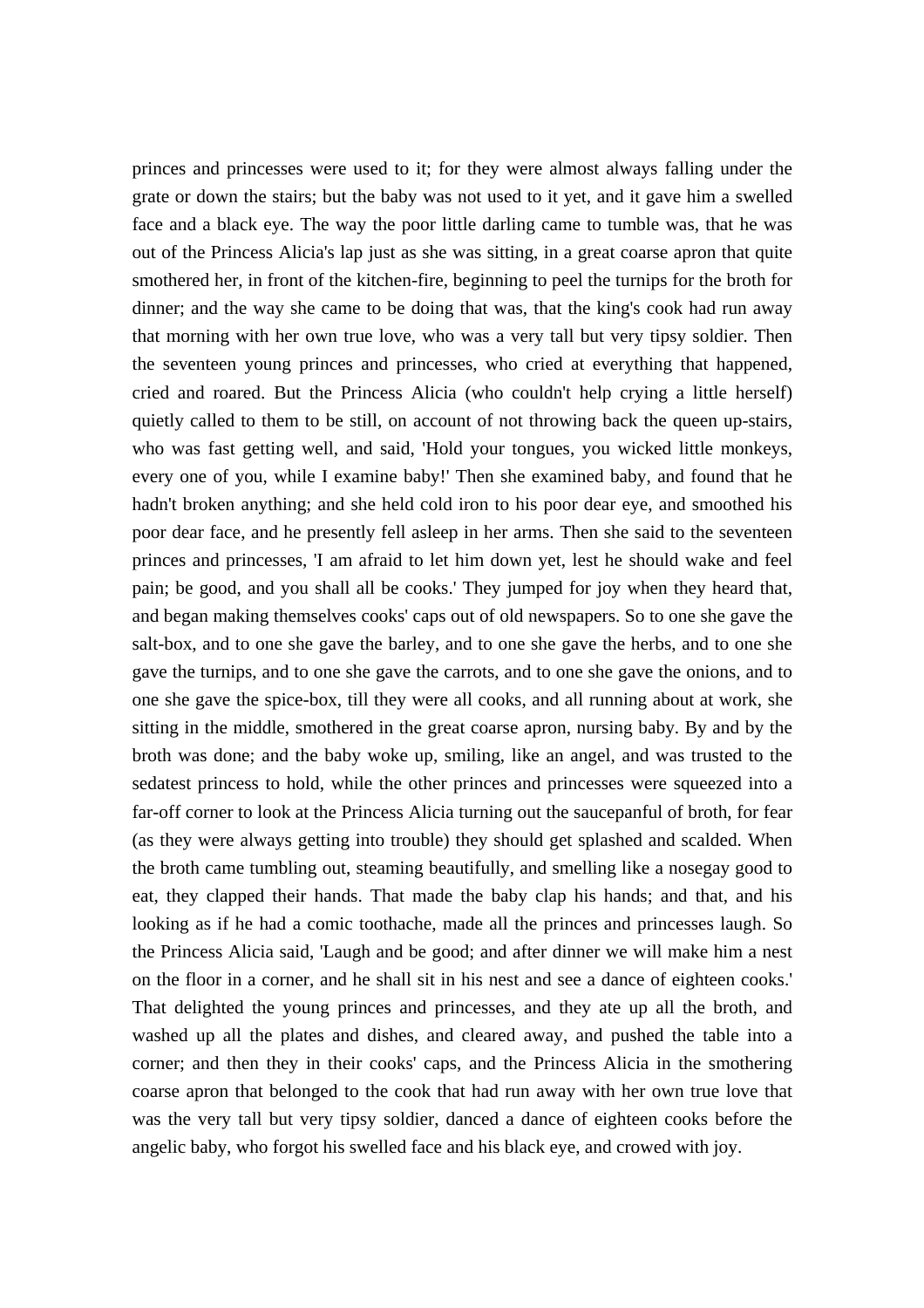And so then, once more the Princess Alicia saw King Watkins the First, her father, standing in the doorway looking on, and he said, 'What have you been doing, Alicia?'

'Cooking and contriving, papa.'

'What else have you been doing, Alicia?'

'Keeping the children light-hearted, papa.'

'Where is the magic fish-bone, Alicia?

'In my pocket, papa.'

'I thought you had lost it?'

'O, no, papa!'

'Or forgotten it?'

'No, indeed, papa.'

 The king then sighed so heavily, and seemed so low-spirited, and sat down so miserably, leaning his head upon his hand, and his elbow upon the kitchen-table pushed away in the corner, that the seventeen princes and princesses crept softly out of the kitchen, and left him alone with the Princess Alicia and the angelic baby.

'What is the matter, papa?'

'I am dreadfully poor, my child.'

'Have you no money at all, papa?'

'None, my child.'

'Is there no way of getting any, papa?'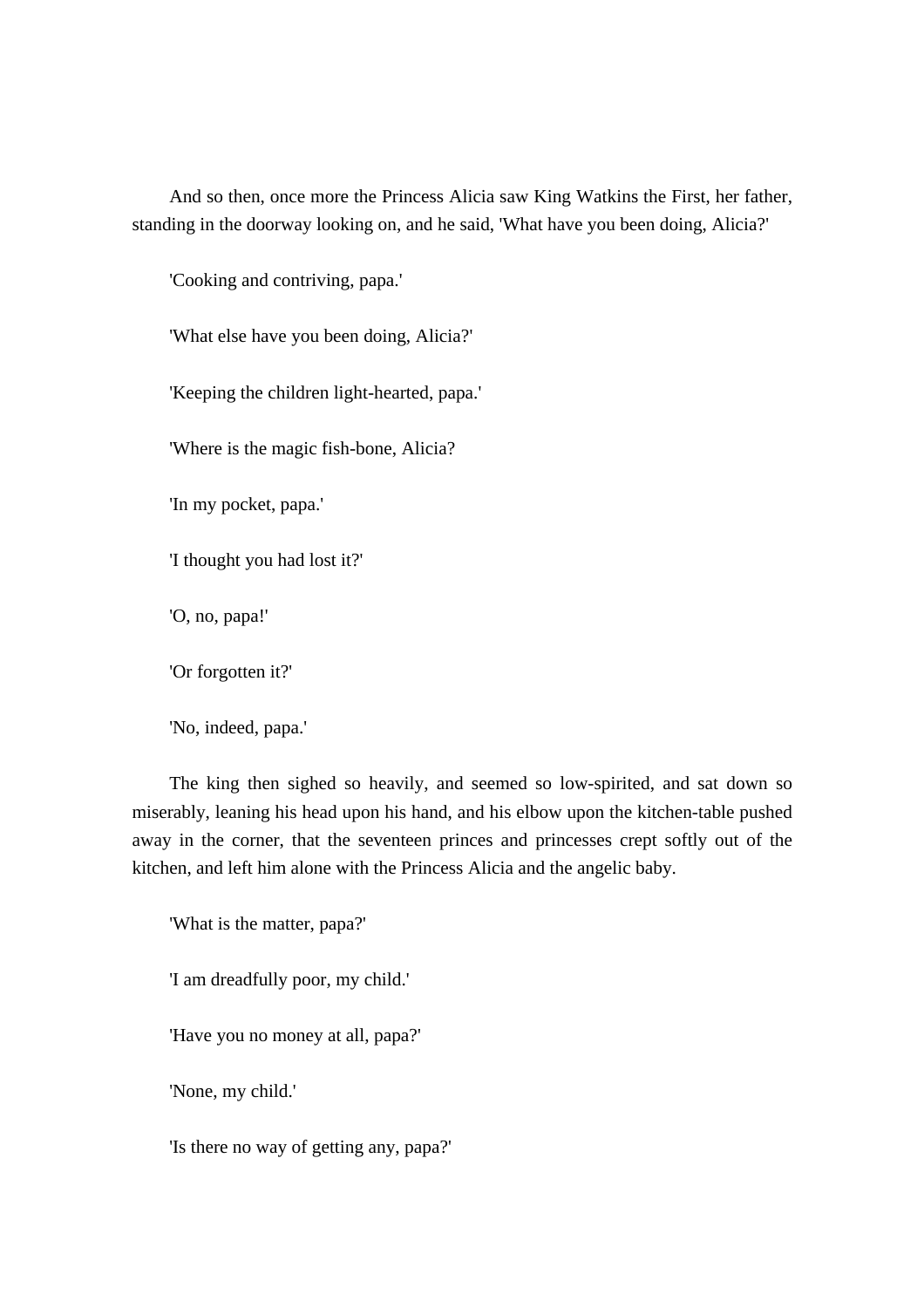'No way,' said the king. 'I have tried very hard, and I have tried all ways.'

 When she heard those last words, the Princess Alicia began to put her hand into the pocket where she kept the magic fish-bone.

 'Papa,' said she, 'when we have tried very hard, and tried all ways, we must have done our very, very best?'

'No doubt, Alicia.'

 'When we have done our very, very best, papa, and that is not enough, then I think the right time must have come for asking help of others.' This was the very secret connected with the magic fish-bone, which she had found out for herself from the good Fairy Grandmarina's words, and which she had so often whispered to her beautiful and fashionable friend, the duchess.

 So she took out of her pocket the magic fish-bone, that had been dried and rubbed and polished till it shone like mother-of-pearl; and she gave it one little kiss, and wished it was quarter-day. And immediately it was quarter-day; and the king's quarter's salary came rattling down the chimney, and bounced into the middle of the floor.

 But this was not half of what happened,-no, not a quarter; for immediately afterwards the good Fairy Grandmarina came riding in, in a carriage and four (peacocks), with Mr. Pickles's boy up behind, dressed in silver and gold, with a cocked-hat, powdered-hair, pink silk stockings, a jewelled cane, and a nosegay. Down jumped Mr. Pickles's boy, with his cocked-hat in his hand, and wonderfully polite (being entirely changed by enchantment), and handed Grandmarina out; and there she stood, in her rich shot-silk smelling of dried lavender, fanning herself with a sparkling fan.

 'Alicia, my dear,' said this charming old fairy, 'how do you do? I hope I see you pretty well? Give me a kiss.'

 The Princess Alicia embraced her; and then Grandmarina turned to the king, and said rather sharply, 'Are you good?' The king said he hoped so.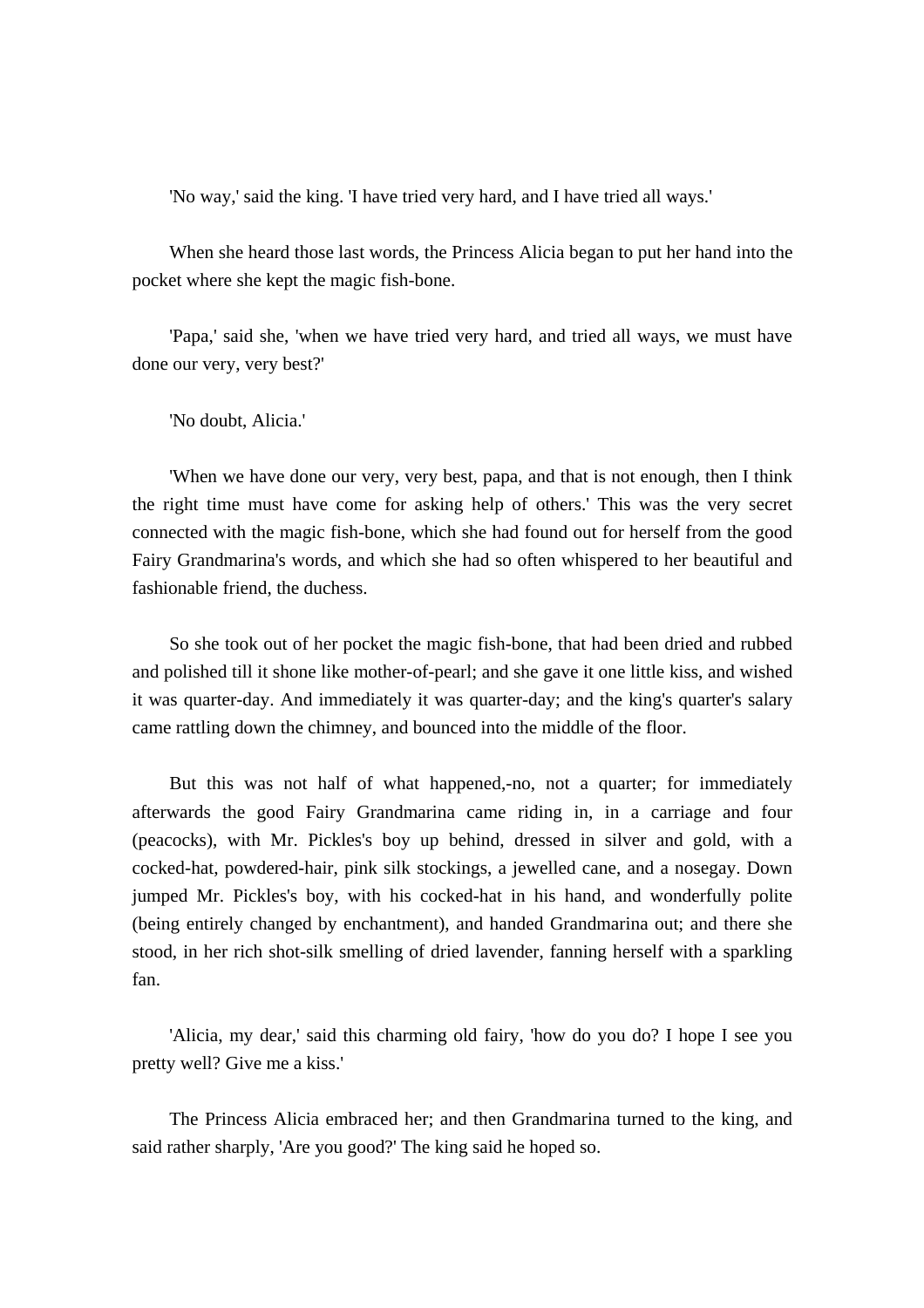'I suppose you know the reason now, why my god-daughter here,' kissing the princess again, 'did not apply to the fish-bone sooner?' said the fairy.

The king made a shy bow.

'Ah! but you didn't then?' said the fairy.

The king made a shyer bow.

'Any more reasons to ask for?' said the fairy.

The king said, No, and he was very sorry.

'Be good, then,' said the fairy, 'and live happy ever afterwards.'

 Then Grandmarina waved her fan, and the queen came in most splendidly dressed; and the seventeen young princes and princesses, no longer grown out of their clothes, came in, newly fitted out from top to toe, with tucks in everything to admit of its being let out. After that, the fairy tapped the Princess Alicia with her fan; and the smothering coarse apron flew away, and she appeared exquisitely dressed, like a little bride, with a wreath of orange-flowers and a silver veil. After that, the kitchen dresser changed of itself into a wardrobe, made of beautiful woods and gold and looking glass, which was full of dresses of all sorts, all for her and all exactly fitting her. After that, the angelic baby came in, running alone, with his face and eye not a bit the worse, but much the better. Then Grandmarina begged to be introduced to the duchess; and, when the duchess was brought down, many compliments passed between them.

 A little whispering took place between the fairy and the duchess; and then the fairy said out loud, 'Yes, I thought she would have told you.' Grandmarina then turned to the king and queen, and said, 'We are going in search of Prince Certainpersonio. The pleasure of your company is requested at church in half an hour precisely.' So she and the Princess Alicia got into the carriage; and Mr. Pickles's boy handed in the duchess, who sat by herself on the opposite seat; and then Mr. Pickles's boy put up the steps and got up behind, and the peacocks flew away with their tails behind.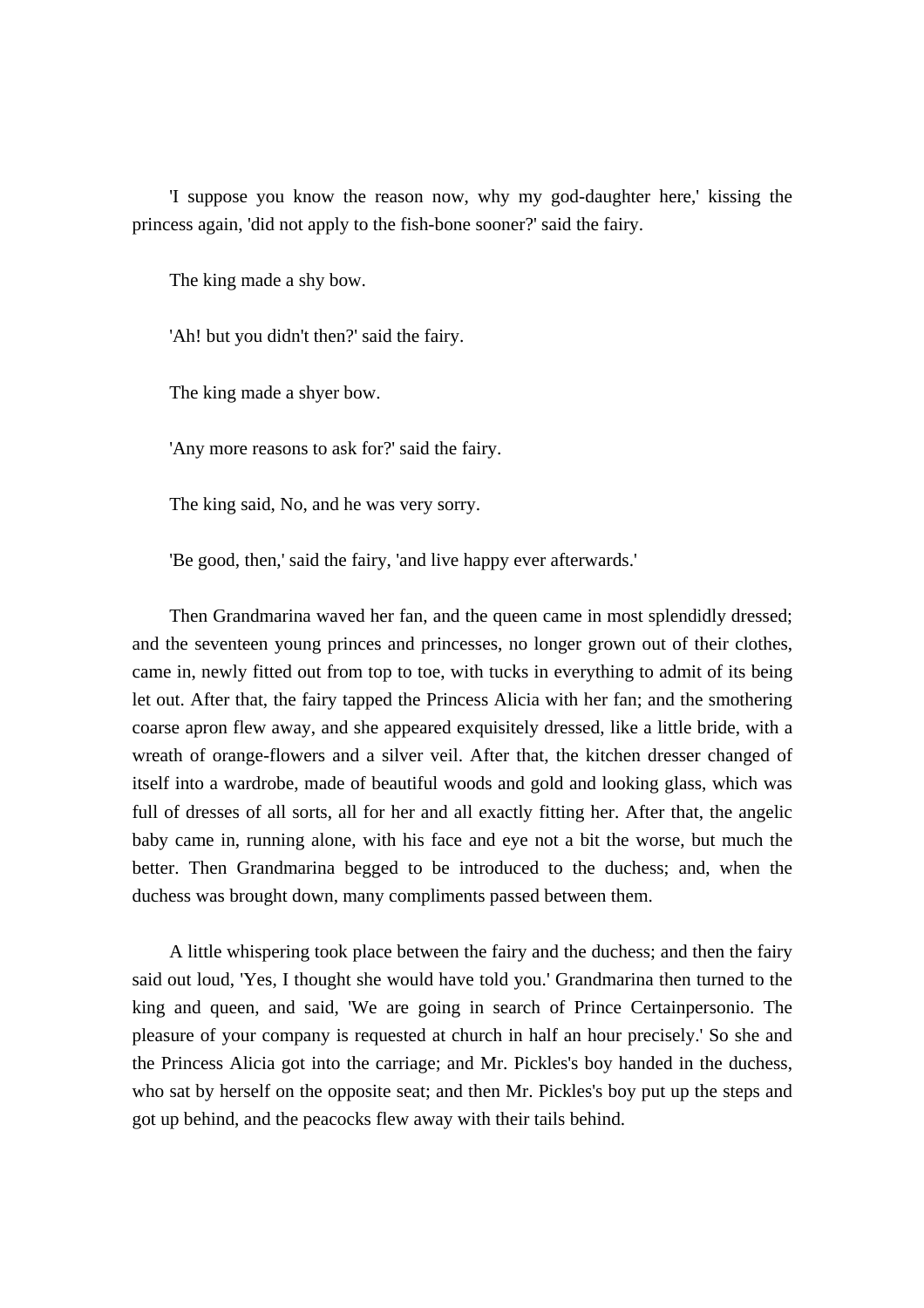Prince Certainpersonio was sitting by himself, eating barley-sugar, and waiting to be ninety. When he saw the peacocks, followed by the carriage, coming in at the window it immediately occurred to him that something uncommon was going to happen.

 'Prince,' said Grandmarina, 'I bring you your bride.' The moment the fairy said those words, Prince Certainpersonio's face left off being sticky, and his jacket and corduroys changed to peach-bloom velvet, and his hair curled, and a cap and feather flew in like a bird and settled on his head. He got into the carriage by the fairy's invitation; and there he renewed his acquaintance with the duchess, whom he had seen before.

 In the church were the prince's relations and friends, and the Princess Alicia's relations and friends, and the seventeen princes and princesses, and the baby, and a crowd of the neighbours. The marriage was beautiful beyond expression. The duchess was bridesmaid, and beheld the ceremony from the pulpit, where she was supported by the cushion of the desk.

 Grandmarina gave a magnificent wedding-feast afterwards, in which there was everything and more to eat, and everything and more to drink. The wedding-cake was delicately ornamented with white satin ribbons, frosted silver, and white lilies, and was forty-two yards round.

 When Grandmarina had drunk her love to the young couple, and Prince Certainpersonio had made a speech, and everybody had cried, Hip, hip, hip, hurrah! Grandmarina announced to the king and queen that in future there would be eight quarter-days in every year, except in leap-year, when there would be ten. She then turned to Certainpersonio and Alicia, and said, 'My dears, you will have thirty-five children, and they will all be good and beautiful. Seventeen of your children will be boys, and eighteen will be girls. The hair of the whole of your children will curl naturally. They will never have the measles, and will have recovered from the whooping-cough before being born.'

On hearing such good news, everybody cried out 'Hip, hip, hip, hurrah!' again.

'It only remains,' said Grandmarina in conclusion, 'to make an end of the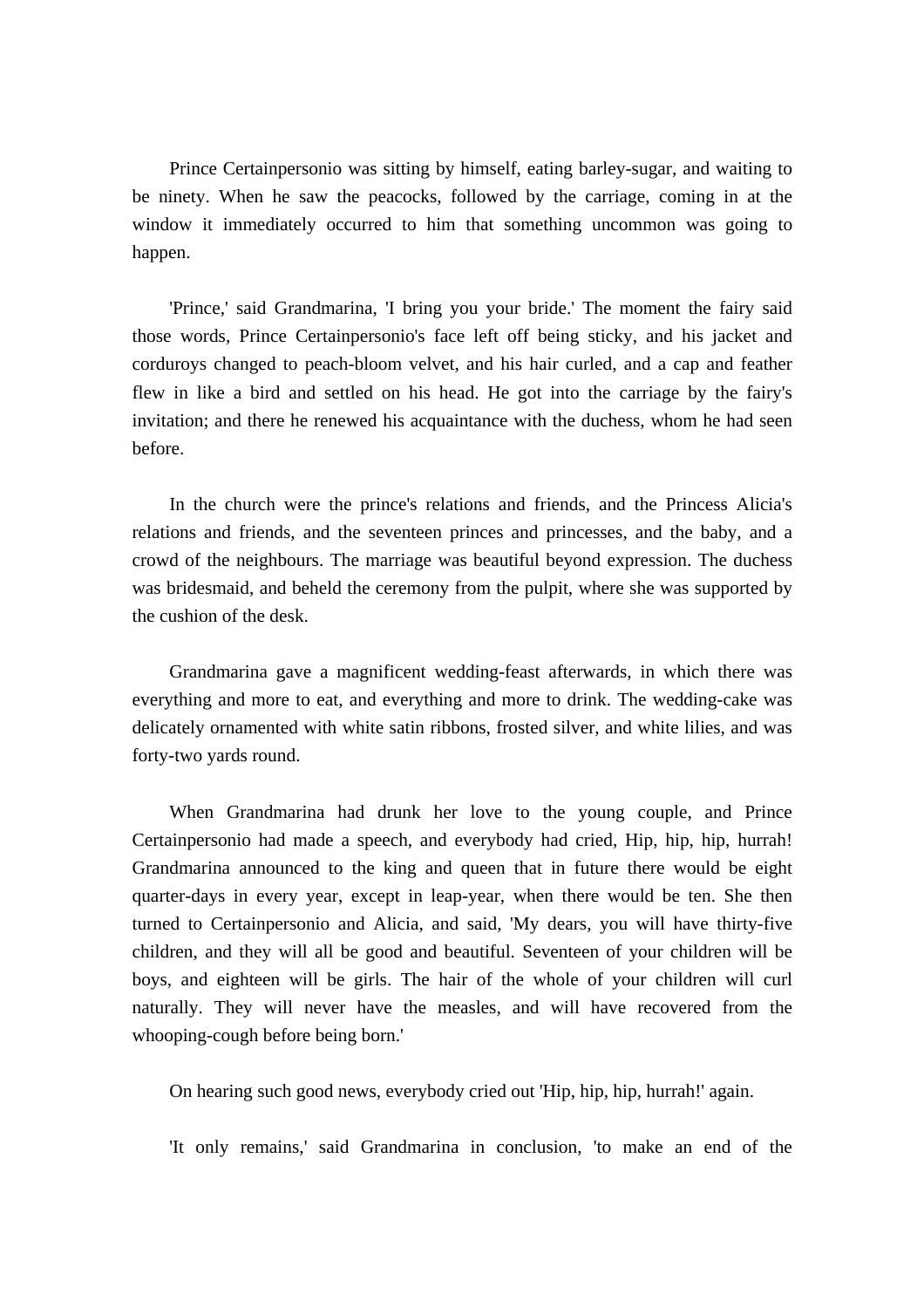#### fish-bone.'

 So she took it from the hand of the Princess Alicia, and it instantly flew down the throat of the dreadful little snapping pug-dog, next door, and choked him, and he expired in convulsions.

## PART III. ROMANCE. FROM THE PEN OF LIEUTENANT-COLONEL ROBIN REDFORTH (Aged nine.)

 THE subject of our present narrative would appear to have devoted himself to the pirate profession at a comparatively early age. We find him in command of a splendid schooner of one hundred guns loaded to the muzzle, ere yet he had had a party in honour of his tenth birthday.

 It seems that our hero, considering himself spited by a Latin-grammar master, demanded the satisfaction due from one man of honour to another.-Not getting it, he privately withdrew his haughty spirit from such low company, bought a second-hand pocket-pistol, folded up some sandwiches in a paper bag, made a bottle of Spanish liquorice-water, and entered on a career of valour.

 It were tedious to follow Boldheart (for such was his name) through the commencing stages of his story. Suffice it, that we find him bearing the rank of Capt. Boldheart, reclining in full uniform on a crimson hearth-rug spread out upon the quarter-deck of his schooner 'The Beauty,' in the China seas. It was a lovely evening; and, as his crew lay grouped about him, he favoured them with the following melody:

O landsmen are folly! O pirates are jolly! O diddleum Dolly, D<sub>i</sub> Chorus.-Heave yo.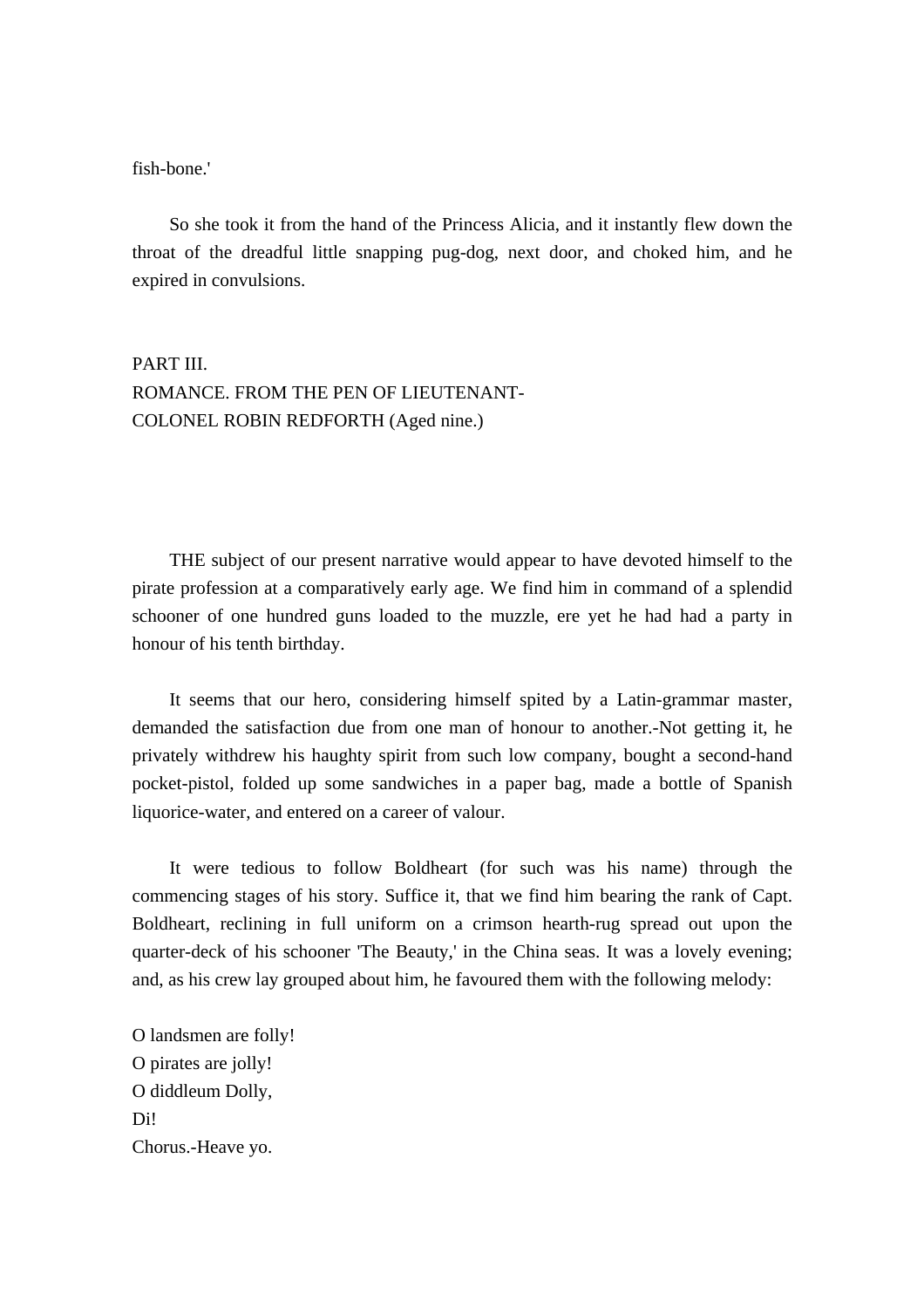The soothing effect of these animated sounds floating over the waters, as the common sailors united their rough voices to take up the rich tones of Boldheart, may be more easily conceived than described.

 It was under these circumstances that the look-out at the masthead gave the word, 'Whales!'

All was now activity.

'Where away?' cried Capt. Boldheart, starting up.

 'On the larboard bow, sir,' replied the fellow at the masthead, touching his hat. For such was the height of discipline on board of 'The Beauty,' that, even at that height, he was obliged to mind it, or be shot through the head.

 'This adventure belongs to me,' said Boldheart. 'Boy, my harpoon. Let no man follow;' and leaping alone into his boat, the captain rowed with admirable dexterity in the direction of the monster.

All was now excitement.

'He nears him!' said an elderly seaman, following the captain through his spy-glass.

'He strikes him!' said another seaman, a mere stripling, but also with a spy-glass.

 'He tows him towards us!' said another seaman, a man in the full vigour of life, but also with a spy-glass.

 In fact, the captain was seen approaching, with the huge bulk following. We will not dwell on the deafening cries of 'Boldheart! Boldheart!' with which he was received, when, carelessly leaping on the quarter-deck, he presented his prize to his men. They afterwards made two thousand four hundred and seventeen pound ten and sixpence by it.

 Ordering the sail to be braced up, the captain now stood W.N.W. 'The Beauty' flew rather than floated over the dark blue waters. Nothing particular occurred for a fortnight,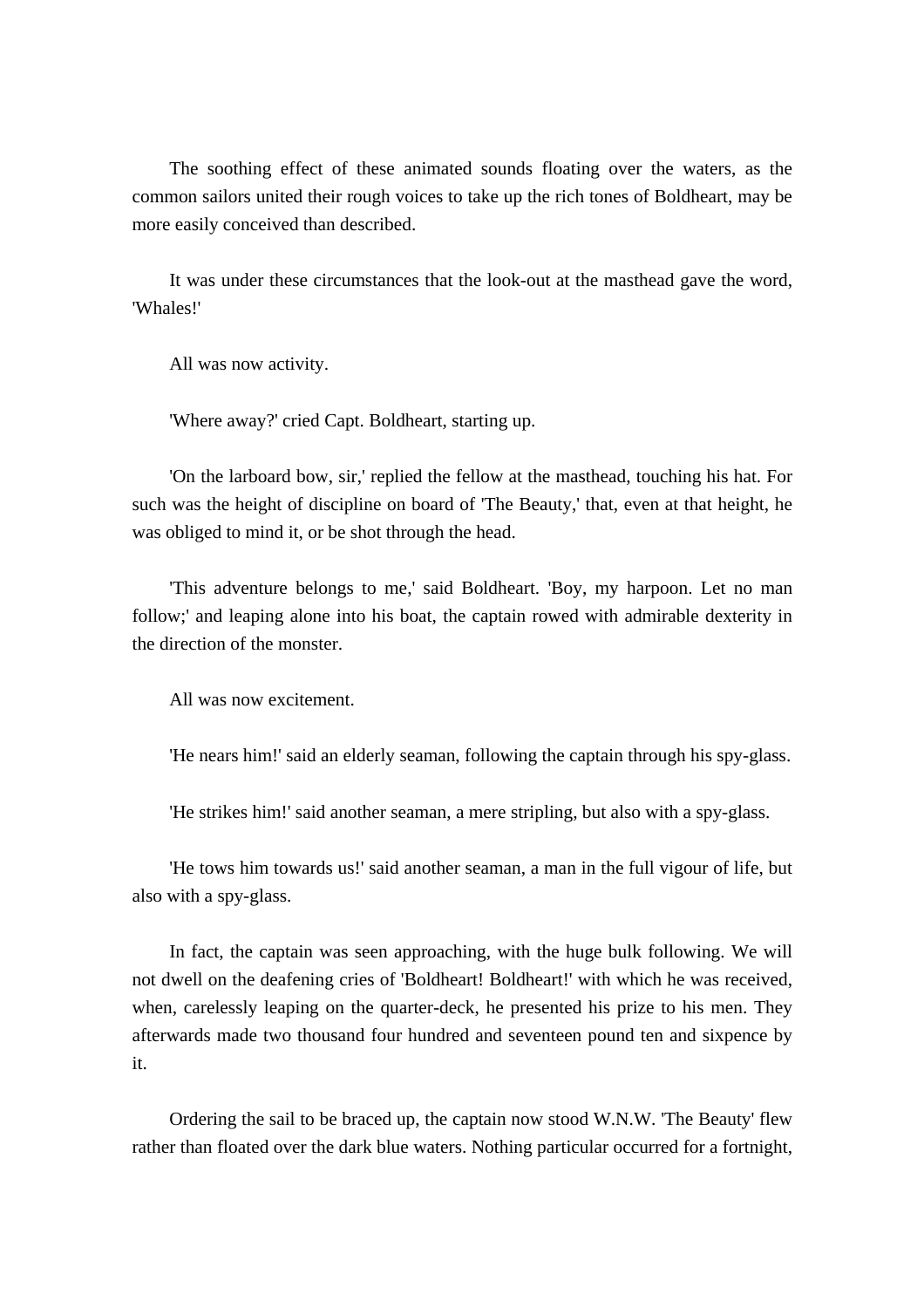except taking, with considerable slaughter, four Spanish galleons, and a snow from South America, all richly laden. Inaction began to tell upon the spirits of the men. Capt. Boldheart called all hands aft, and said, 'My lads, I hear there are discontented ones among ye. Let any such stand forth.'

 After some murmuring, in which the expressions, 'Ay, ay, sir!' 'Union Jack,' 'Avast,' 'Starboard,' 'Port,' 'Bowsprit,' and similar indications of a mutinous undercurrent, though subdued, were audible, Bill Boozey, captain of the foretop, came out from the rest. His form was that of a giant, but he quailed under the captain's eye.

'What are your wrongs?' said the captain.

 'Why, d'ye see, Capt. Boldheart,' replied the towering manner, 'I've sailed, man and boy, for many a year, but I never yet know'd the milk served out for the ship's company's teas to be so sour as 'tis aboard this craft.'

 At this moment the thrilling cry, 'Man overboard!' announced to the astonished crew that Boozey, in stepping back, as the captain (in mere thoughtfulness) laid his hand upon the faithful pocket-pistol which he wore in his belt, had lost his balance, and was struggling with the foaming tide.

All was now stupefaction.

 But with Capt. Boldheart, to throw off his uniform coat, regardless of the various rich orders with which it was decorated, and to plunge into the sea after the drowning giant, was the work of a moment. Maddening was the excitement when boats were lowered; intense the joy when the captain was seen holding up the drowning man with his teeth; deafening the cheering when both were restored to the main deck of 'The Beauty.' And, from the instant of his changing his wet clothes for dry ones, Capt. Boldheart had no such devoted though humble friend as William Boozey.

 Boldheart now pointed to the horizon, and called the attention of his crew to the taper spars of a ship lying snug in harbour under the guns of a fort.

 'She shall be ours at sunrise,' said he. 'Serve out a double allowance of grog, and prepare for action.'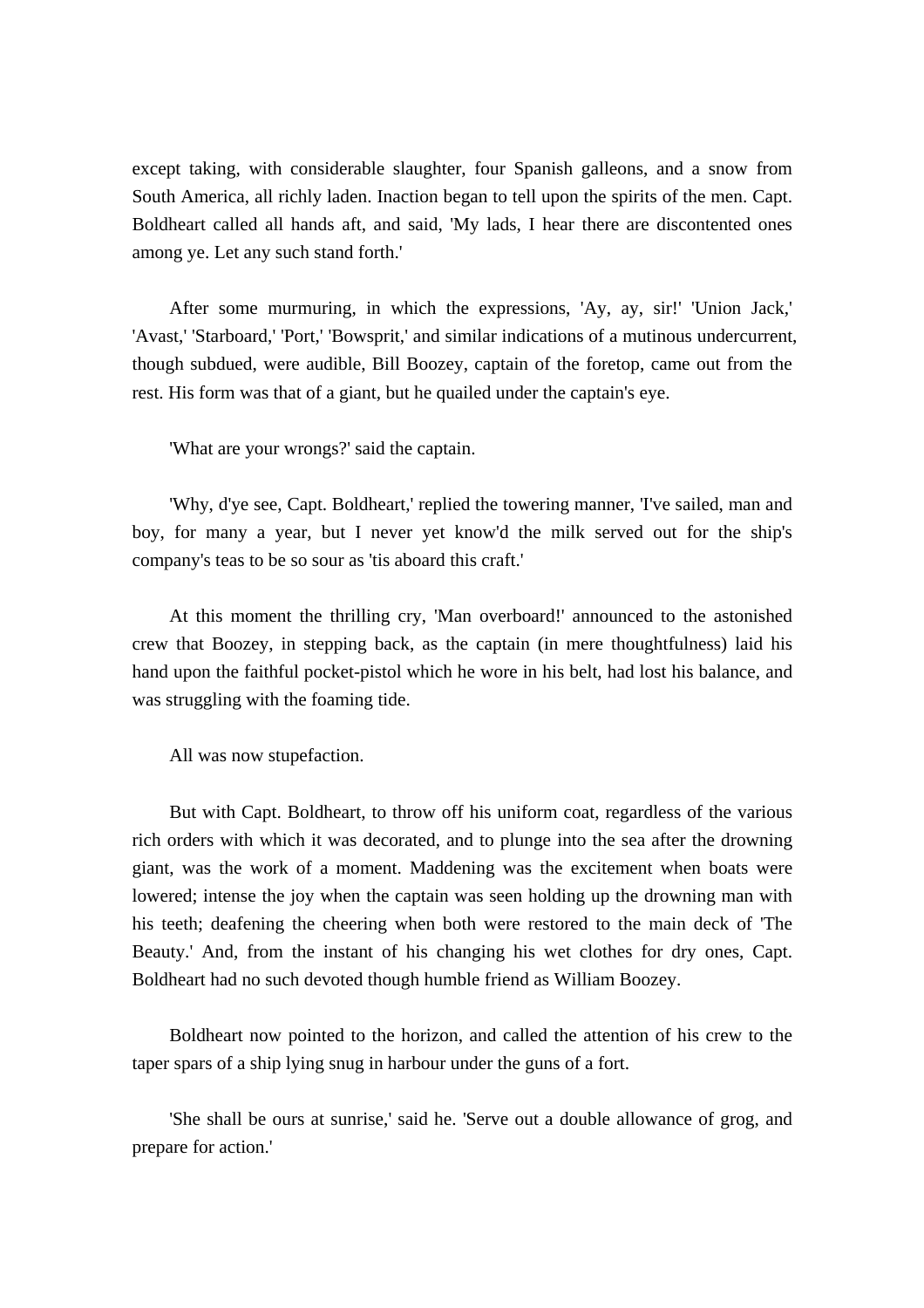All was now preparation.

 When morning dawned, after a sleepless night, it was seen that the stranger was crowding on all sail to come out of the harbour and offer battle. As the two ships came nearer to each other, the stranger fired a gun and hoisted Roman colours. Boldheart then perceived her to be the Latin-grammar master's bark. Such indeed she was, and had been tacking about the world in unavailing pursuit, from the time of his first taking to a roving life.

 Boldheart now addressed his men, promising to blow them up if he should feel convinced that their reputation required it, and giving orders that the Latin-grammar master should be taken alive. He then dismissed them to their quarters, and the fight began with a broadside from 'The Beauty.' She then veered around, and poured in another. 'The Scorpion' (so was the bark of the Latin-grammar master appropriately called) was not slow to return her fire; and a terrific cannonading ensued, in which the guns of 'The Beauty' did tremendous execution.

 The Latin-grammar master was seen upon the poop, in the midst of the smoke and fire, encouraging his men. To do him justice, he was no craven, though his white hat, his short gray trousers, and his long snuff-coloured surtout reaching to his heels (the self-same coat in which he had spited Boldheart), contrasted most unfavourably with the brilliant uniform of the latter. At this moment, Boldheart, seizing a pike and putting himself at the head of his men, gave the word to board.

 A desperate conflict ensued in the hammock-nettings,-or somewhere in about that direction,-until the Latin-grammar master, having all his masts gone, his hull and rigging shot through, and seeing Boldheart slashing a path towards him, hauled down his flag himself, gave up his sword to Boldheart, and asked for quarter. Scarce had he been put into the captain's boat, ere 'The Scorpion' went down with all on board.

 On Capt. Boldheart's now assembling his men, a circumstance occurred. He found it necessary with one blow of his cutlass to kill the cook, who, having lost his brother in the late action, was making at the Latin-grammar master in an infuriated state, intent on his destruction with a carving-knife.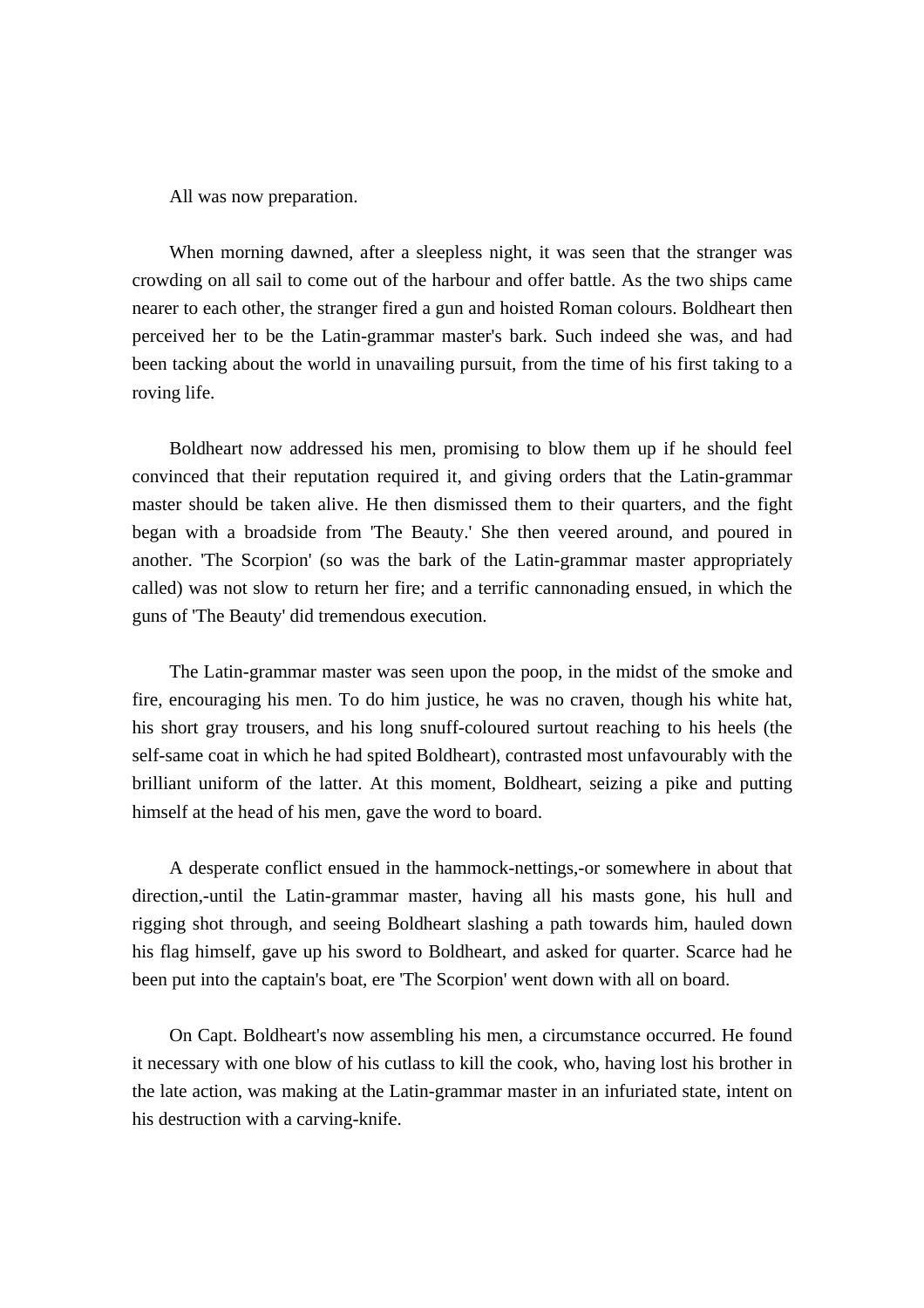Capt. Boldheart then turned to the Latin-grammar master, severely reproaching him with his perfidy, and put it to his crew what they considered that a master who spited a boy deserved.

They answered with one voice, 'Death.'

 'It may be so,' said the captain; 'but it shall never be said that Boldheart stained his hour of triumph with the blood of his enemy. Prepare the cutter.'

The cutter was immediately prepared.

 'Without taking your life,' said the captain, 'I must yet for ever deprive you of the power of spiting other boys. I shall turn you adrift in this boat. You will find in her two oars, a compass, a bottle of rum, a small cask of water, a piece of pork, a bag of biscuit, and my Latin grammar. Go! and spite the natives, if you can find any.'

 Deeply conscious of this bitter sarcasm, the unhappy wretch was put into the cutter, and was soon left far behind. He made no effort to row, but was seen lying on his back with his legs up, when last made out by the ship's telescopes.

 A stiff breeze now beginning to blow, Capt. Boldheart gave orders to keep her S.S.W., easing her a little during the night by falling off a point or two W. by W., or even by W.S., if she complained much. He then retired for the night, having in truth much need of repose. In addition to the fatigues he had undergone, this brave officer had received sixteen wounds in the engagement, but had not mentioned it.

 In the morning a white squall came on, and was succeeded by other squalls of various colours. It thundered and lightened heavily for six weeks. Hurricanes then set in for two months. Waterspouts and tornadoes followed. The oldest sailor on board-and he was a very old one-had never seen such weather. 'The Beauty' lost all idea where she was, and the carpenter reported six feet two of water in the hold. Everybody fell senseless at the pumps every day.

 Provisions now ran very low. Our hero put the crew on short allowance, and put himself on shorter allowance than any man in the ship. But his spirit kept him fat. In this extremity, the gratitude of Boozey, the captain of the foretop, whom our readers may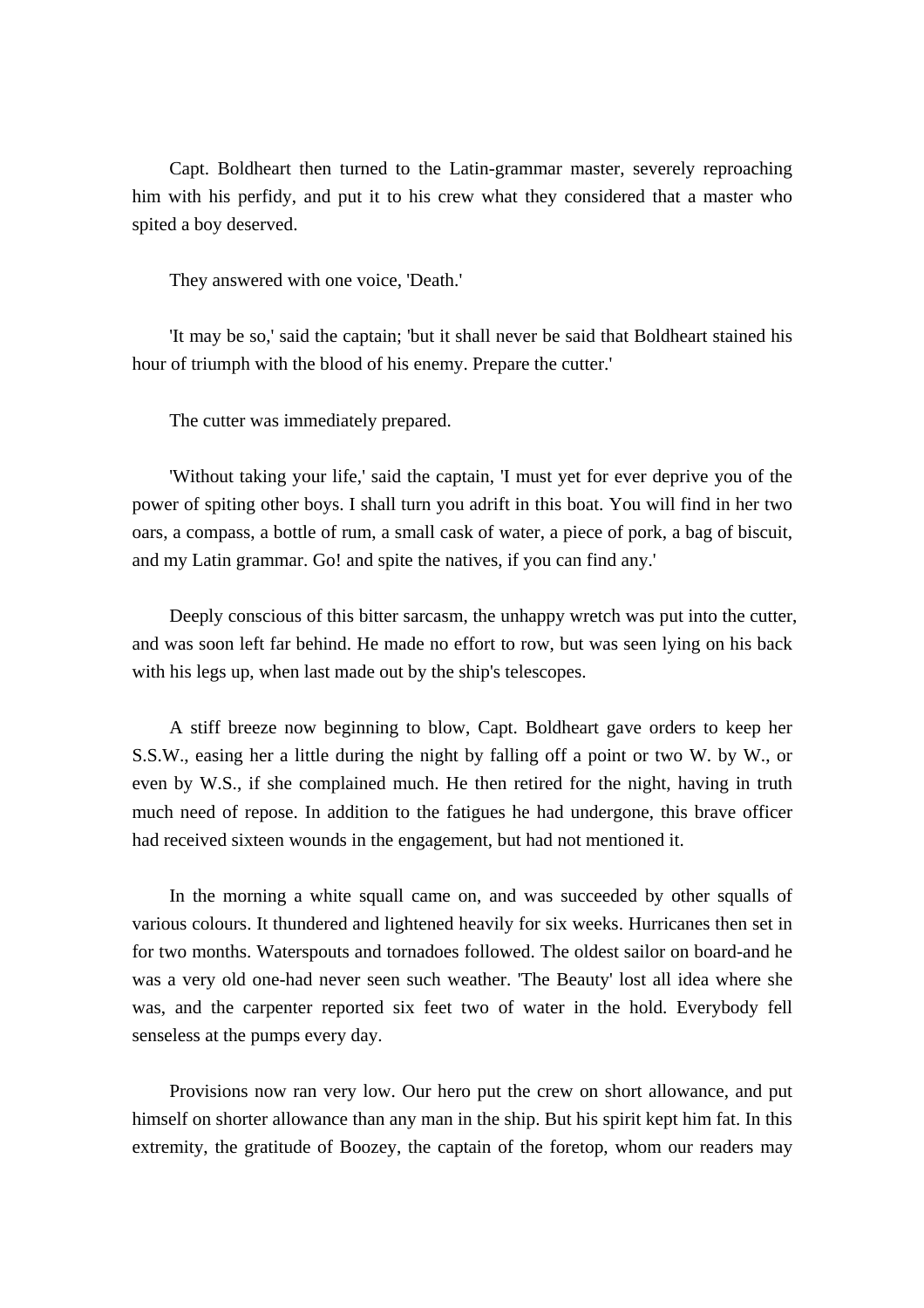remember, was truly affecting. The loving though lowly William repeatedly requested to be killed, and preserved for the captain's table.

 We now approach a change of affairs. One day during a gleam of sunshine, and when the weather had moderated, the man at the masthead-too weak now to touch his hat, besides its having been blown away-called out,

'Savages!'

All was now expectation.

 Presently fifteen hundred canoes, each paddled by twenty savages, were seen advancing in excellent order. They were of a light green colour (the savages were), and sang, with great energy, the following strain:

Choo a choo a choo tooth. Muntch, muntch. Nycey! Choo a choo a choo tooth. Muntch, muntch. Nycey!

 As the shades of night were by this time closing in, these expressions were supposed to embody this simple people's views of the evening hymn. But it too soon appeared that the song was a translation of 'For what we are going to receive,' &c.

 The chief, imposingly decorated with feathers of lively colours, and having the majestic appearance of a fighting parrot, no sooner understood (he understood English perfectly) that the ship was 'The Beauty,' Capt. Boldheart, than he fell upon his face on the deck, and could not be persuaded to rise until the captain had lifted him up, and told him he wouldn't hurt him. All the rest of the savages also fell on their faces with marks of terror, and had also to be lifted up one by one. Thus the fame of the great Boldheart had gone before him, even among these children of Nature.

 Turtles and oysters were now produced in astonishing numbers; and on these and yams the people made a hearty meal. After dinner the chief told Capt. Boldheart that there was better feeding up at the village, and that he would be glad to take him and his officers there. Apprehensive of treachery, Boldheart ordered his boat's crew to attend him completely armed. And well were it for other commanders if their precautions-but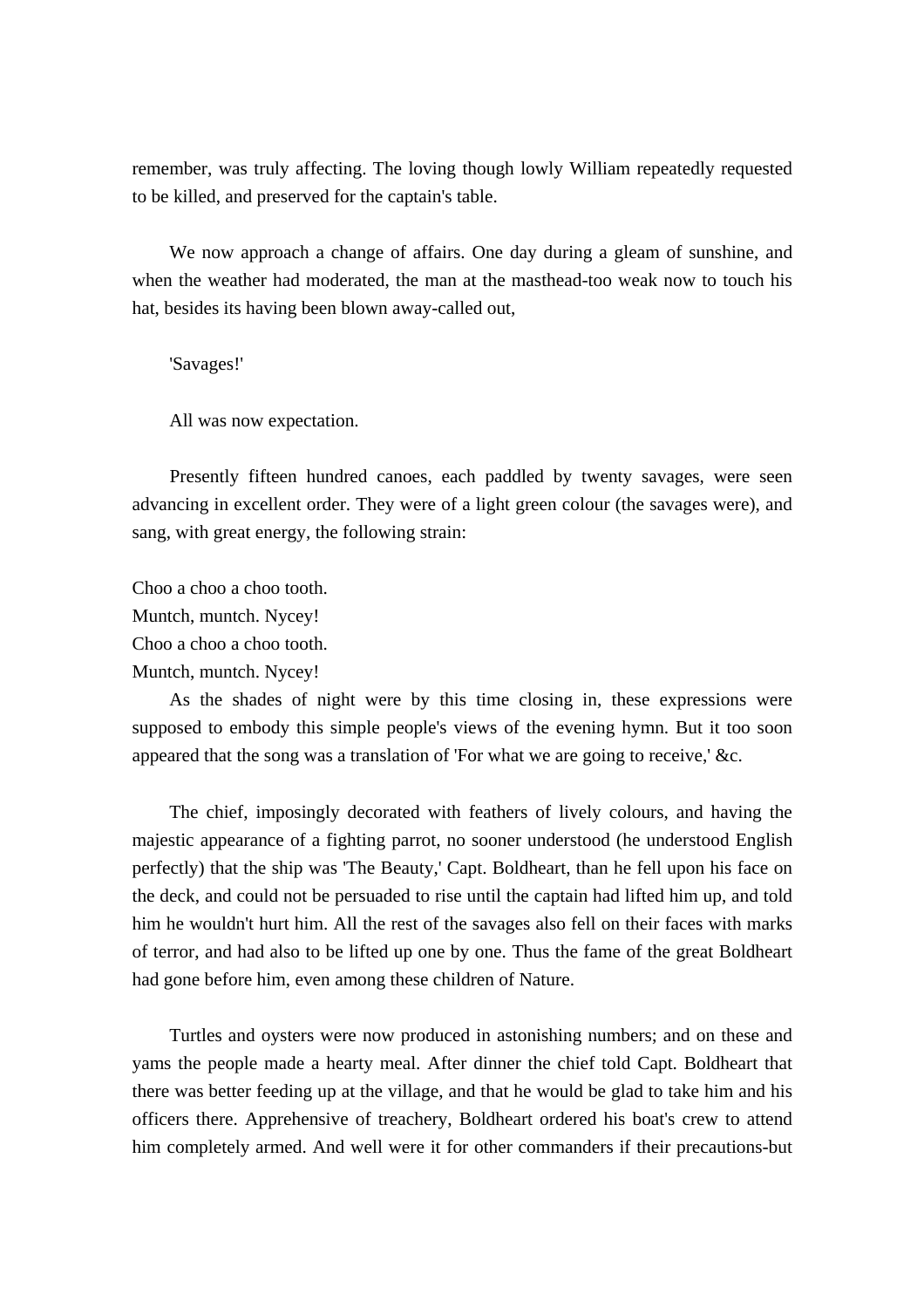let us not anticipate.

 When the canoes arrived at the beach, the darkness of the night was illumined by the light of an immense fire. Ordering his boat's crew (with the intrepid though illiterate William at their head) to keep close and be upon their guard, Boldheart bravely went on, arm in arm with the chief.

 But how to depict the captain's surprise when he found a ring of savages singing in chorus that barbarous translation of 'For what we are going to receive,' &c., which has been given above, and dancing hand in hand round the Latin-grammar master, in a hamper with his head shaved, while two savages floured him, before putting him to the fire to be cooked!

 Boldheart now took counsel with his officers on the course to be adopted. In the mean time, the miserable captive never ceased begging pardon and imploring to be delivered. On the generous Boldheart's proposal, it was at length resolved that he should not be cooked, but should be allowed to remain raw, on two conditions, namely:

 1. That he should never, under any circumstances, presume to teach any boy anything any more.

 2. That, if taken back to England, he should pass his life in travelling to find out boys who wanted their exercises done, and should do their exercises for those boys for nothing, and never say a word about it.

 Drawing the sword from its sheath, Boldheart swore him to these conditions on its shining blade. The prisoner wept bitterly, and appeared acutely to feel the errors of his past career.

 The captain then ordered his boat's crew to make ready for a volley, and after firing to re-load quickly. 'And expect a score or two on ye to go head over heels,' murmured William Boozey; 'for I'm a-looking at ye.' With those words, the derisive though deadly William took a good aim.

'Fire!'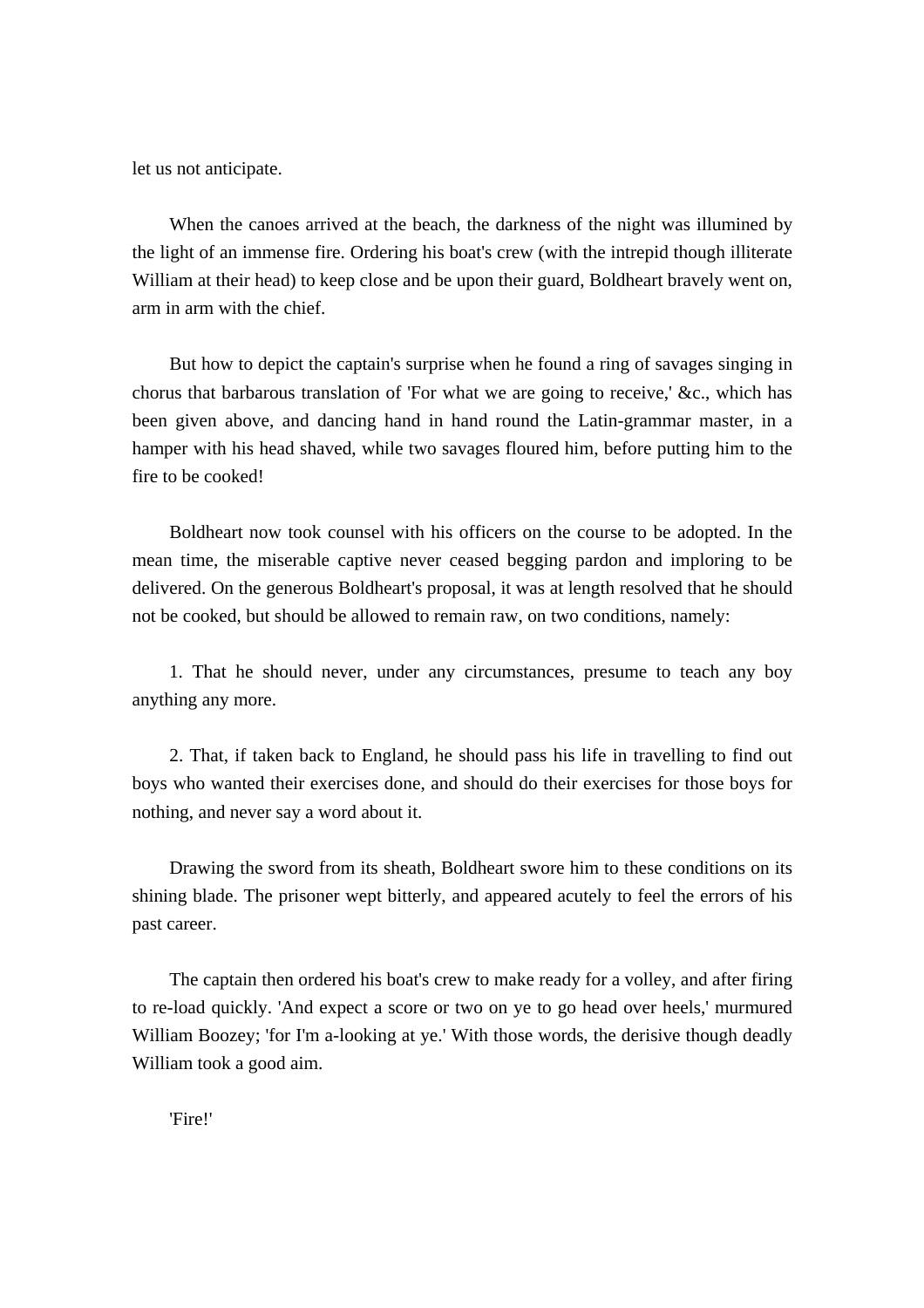The ringing voice of Boldheart was lost in the report of the guns and the screeching of the savages. Volley after volley awakened the numerous echoes. Hundreds of savages were killed, hundreds wounded, and thousands ran howling into the woods. The Latin-grammar master had a spare night-cap lent him, and a long-tail coat, which he wore hind side before. He presented a ludicrous though pitiable appearance, and serve him right.

 We now find Capt. Boldheart, with this rescued wretch on board, standing off for other islands. At one of these, not a cannibal island, but a pork and vegetable one, he married (only in fun on his part) the king's daughter. Here he rested some time, receiving from the natives great quantities of precious stones, gold dust, elephants' teeth, and sandal wood, and getting very rich. This, too, though he almost every day made presents of enormous value to his men.

 The ship being at length as full as she could hold of all sorts of valuable things, Boldheart gave orders to weigh the anchor, and turn 'The Beauty's' head towards England. These orders were obeyed with three cheers; and ere the sun went down full many a hornpipe had been danced on deck by the uncouth though agile William.

 We next find Capt. Boldheart about three leagues off Madeira, surveying through his spy-glass a stranger of suspicious appearance making sail towards him. On his firing a gun ahead of her to bring her to, she ran up a flag, which he instantly recognised as the flag from the mast in the back-garden at home.

 Inferring from this, that his father had put to sea to seek his long-lost son, the captain sent his own boat on board the stranger to inquire if this was so, and, if so, whether his father's intentions were strictly honourable. The boat came back with a present of greens and fresh meat, and reported that the stranger was 'The Family,' of twelve hundred tons, and had not only the captain's father on board, but also his mother, with the majority of his aunts and uncles, and all his cousins. It was further reported to Boldheart that the whole of these relations had expressed themselves in a becoming manner, and were anxious to embrace him and thank him for the glorious credit he had done them. Boldheart at once invited them to breakfast next morning on board 'The Beauty,' and gave orders for a brilliant ball that should last all day.

It was in the course of the night that the captain discovered the hopelessness of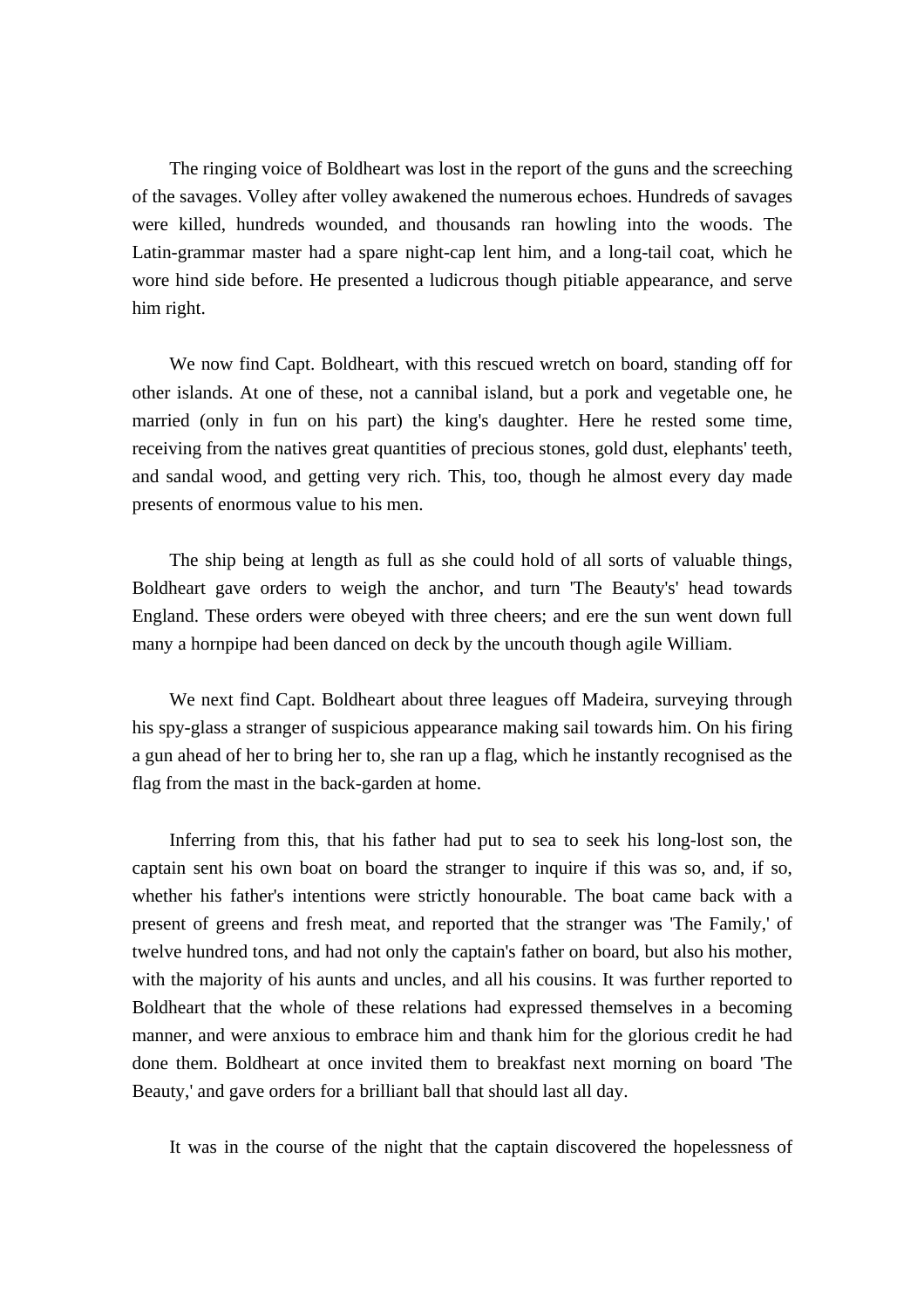reclaiming the Latin-grammar master. That thankless traitor was found out, as the two ships lay near each other, communicating with 'The Family' by signals, and offering to give up Boldheart. He was hanged at the yard-arm the first thing in the morning, after having it impressively pointed out to him by Boldheart that this was what spiters came to.

 The meeting between the captain and his parents was attended with tears. His uncles and aunts would have attended their meeting with tears too, but he wasn't going to stand that. His cousins were very much astonished by the size of his ship and the discipline of his men, and were greatly overcome by the splendour of his uniform. He kindly conducted them round the vessel, and pointed out everything worthy of notice. He also fired his hundred guns, and found it amusing to witness their alarm.

 The entertainment surpassed everything ever seen on board ship, and lasted from ten in the morning until seven the next morning. Only one disagreeable incident occurred. Capt. Boldheart found himself obliged to put his cousin Tom in irons, for being disrespectful. On the boy's promising amendment, however, he was humanely released after a few hours' close confinement.

 Boldheart now took his mother down into the great cabin, and asked after the young lady with whom, it was well known to the world, he was in love. His mother replied that the object of his affections was then at school at Margate, for the benefit of sea-bathing (it was the month of September), but that she feared the young lady's friends were still opposed to the union. Boldheart at once resolved, if necessary, to bombard the town.

 Taking the command of his ship with this intention, and putting all but fighting men on board 'The Family,' with orders to that vessel to keep in company, Boldheart soon anchored in Margate Roads. Here he went ashore well-armed, and attended by his boat's crew (at their head the faithful though ferocious William), and demanded to see the mayor, who came out of his office.

'Dost know the name of yon ship, mayor?' asked Boldheart fiercely.

 'No,' said the mayor, rubbing his eyes, which he could scarce believe, when he saw the goodly vessel riding at anchor.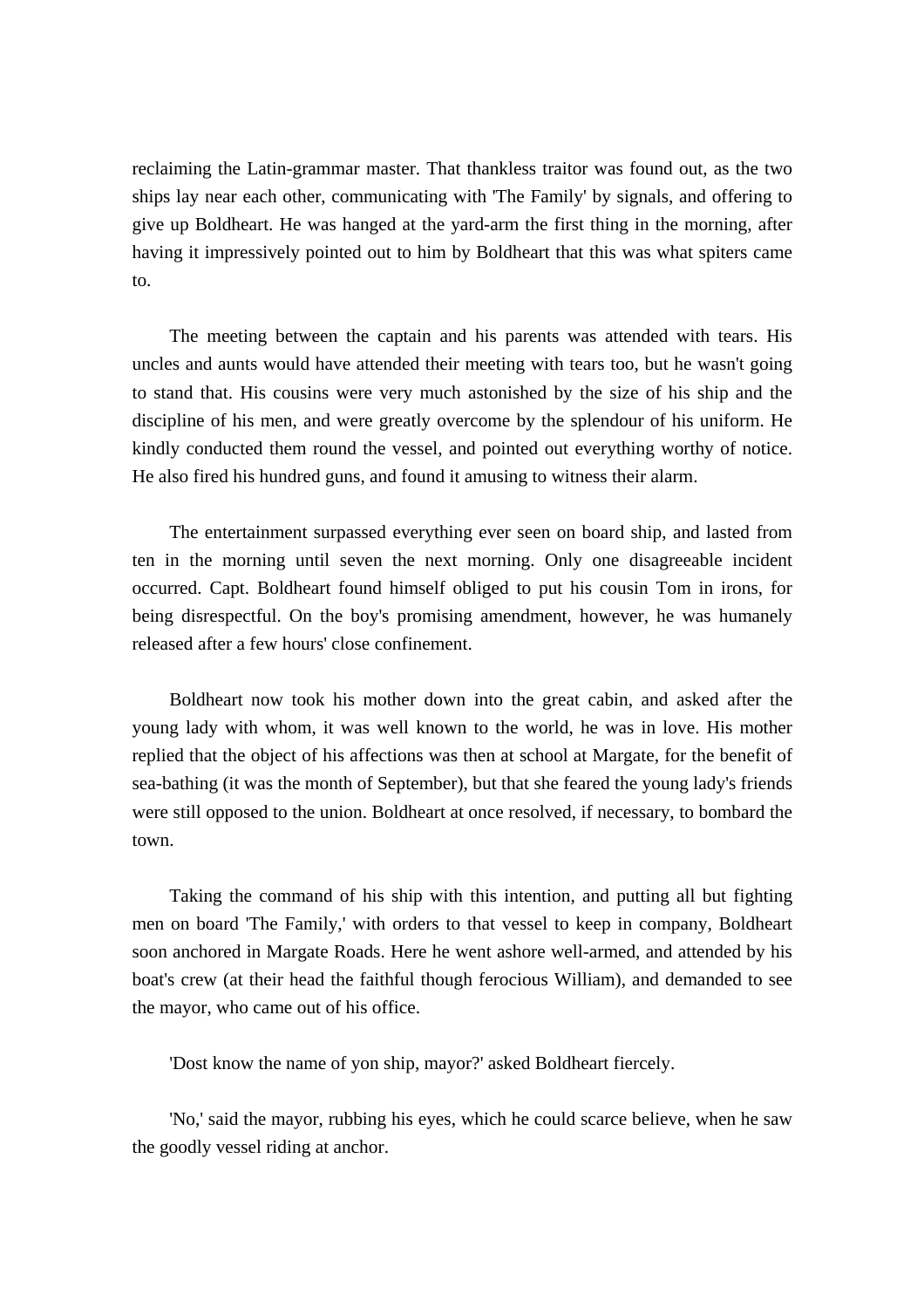'She is named "The Beauty,"' said the captain.

'Hah!' exclaimed the mayor, with a start. 'And you, then, are Capt. Boldheart?'

'The same.'

A pause ensued. The mayor trembled.

'Now, mayor,' said the captain, 'choose! Help me to my bride, or be bombarded.'

 The mayor begged for two hours' grace, in which to make inquiries respecting the young lady. Boldheart accorded him but one; and during that one placed William Boozey sentry over him, with a drawn sword, and instructions to accompany him wherever he went, and to run him through the body if he showed a sign of playing false.

 At the end of the hour the mayor re-appeared more dead than alive, closely waited on by Boozey more alive than dead.

 'Captain,' said the mayor, 'I have ascertained that the young lady is going to bathe. Even now she waits her turn for a machine. The tide is low, though rising. I, in one of our town-boats, shall not be suspected. When she comes forth in her bathing-dress into the shallow water from behind the hood of the machine, my boat shall intercept her and prevent her return. Do you the rest.'

'Mayor,' returned Capt. Boldheart, 'thou hast saved thy town.'

 The captain then signalled his boat to take him off, and, steering her himself, ordered her crew to row towards the bathing-ground, and there to rest upon their oars. All happened as had been arranged. His lovely bride came forth, the mayor glided in behind her, she became confused, and had floated out of her depth, when, with one skilful touch of the rudder and one quivering stroke from the boat's crew, her adoring Boldheart held her in his strong arms. There her shrieks of terror were changed to cries of joy.

Before 'The Beauty' could get under way, the hoisting of all the flags in the town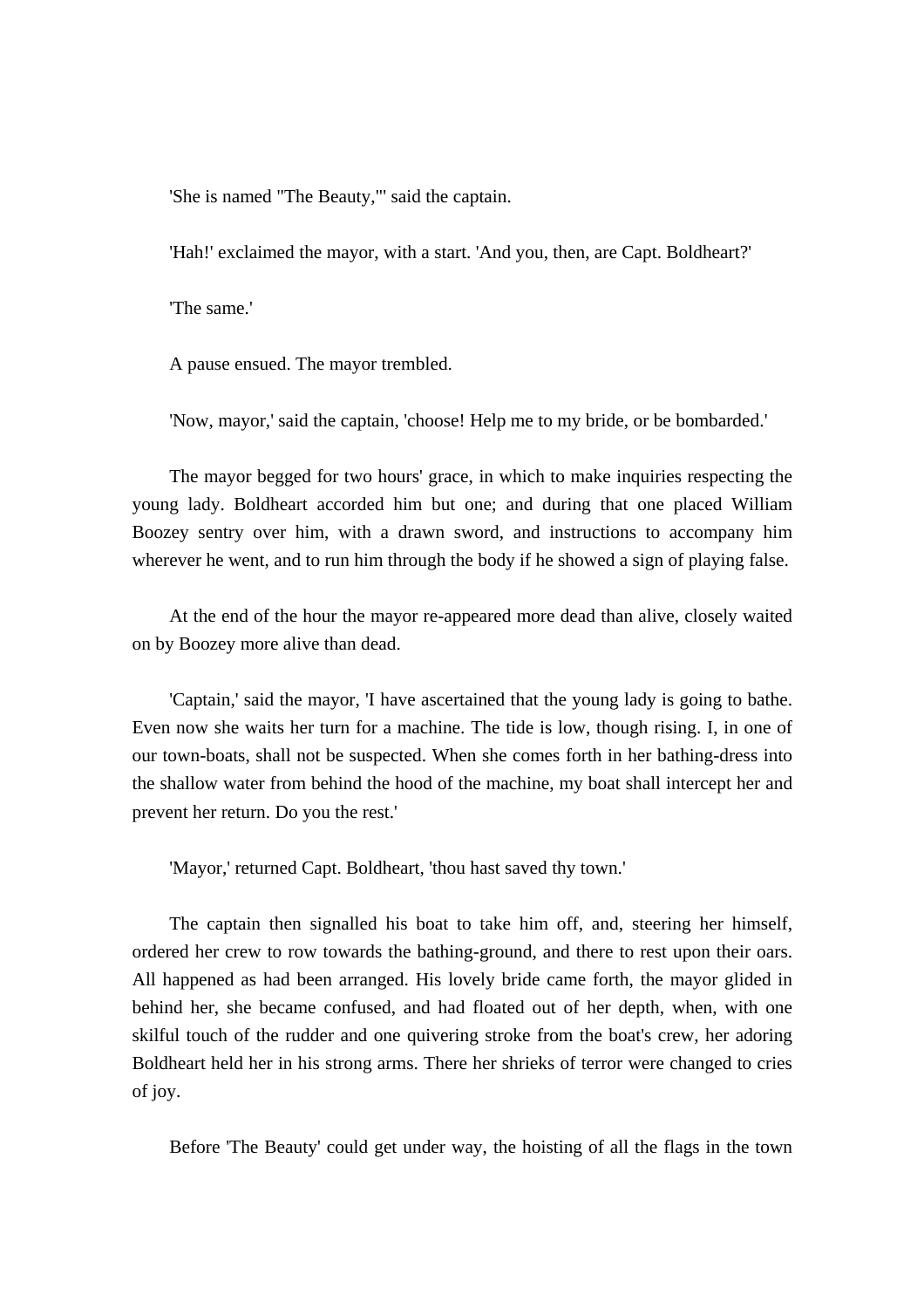and harbour, and the ringing of all the bells, announced to the brave Boldheart that he had nothing to fear. He therefore determined to be married on the spot, and signalled for a clergyman and clerk, who came off promptly in a sailing-boat named 'The Skylark.' Another great entertainment was then given on board 'The Beauty,' in the midst of which the mayor was called out by a messenger. He returned with the news that government had sent down to know whether Capt. Boldheart, in acknowledgment of the great services he had done his country by being a pirate, would consent to be made a lieutenant-colonel. For himself he would have spurned the worthless boon; but his bride wished it, and he consented.

 Only one thing further happened before the good ship 'Family' was dismissed, with rich presents to all on board. It is painful to record (but such is human nature in some cousins) that Capt. Boldheart's unmannerly Cousin Tom was actually tied up to receive three dozen with a rope's end 'for cheekiness and making game,' when Capt. Boldheart's lady begged for him, and he was spared. 'The Beauty' then refitted, and the captain and his bride departed for the Indian Ocean to enjoy themselves for evermore.

# PART IV. ROMANCE. FROM THE PEN OF MISS NETTIE ASHFORD (Aged half-past six.)

 THERE is a country, which I will show you when I get into maps, where the children have everything their own way. It is a most delightful country to live in. The grown-up people are obliged to obey the children, and are never allowed to sit up to supper, except on their birthdays. The children order them to make jam and jelly and marmalade, and tarts and pies and puddings, and all manner of pastry. If they say they won't, they are put in the corner till they do. They are sometimes allowed to have some; but when they have some, they generally have powders given them afterwards.

 One of the inhabitants of this country, a truly sweet young creature of the name of Mrs. Orange, had the misfortune to be sadly plagued by her numerous family. Her parents required a great deal of looking after, and they had connections and companions who were scarcely ever out of mischief. So Mrs. Orange said to herself, 'I really cannot be troubled with these torments any longer: I must put them all to school.'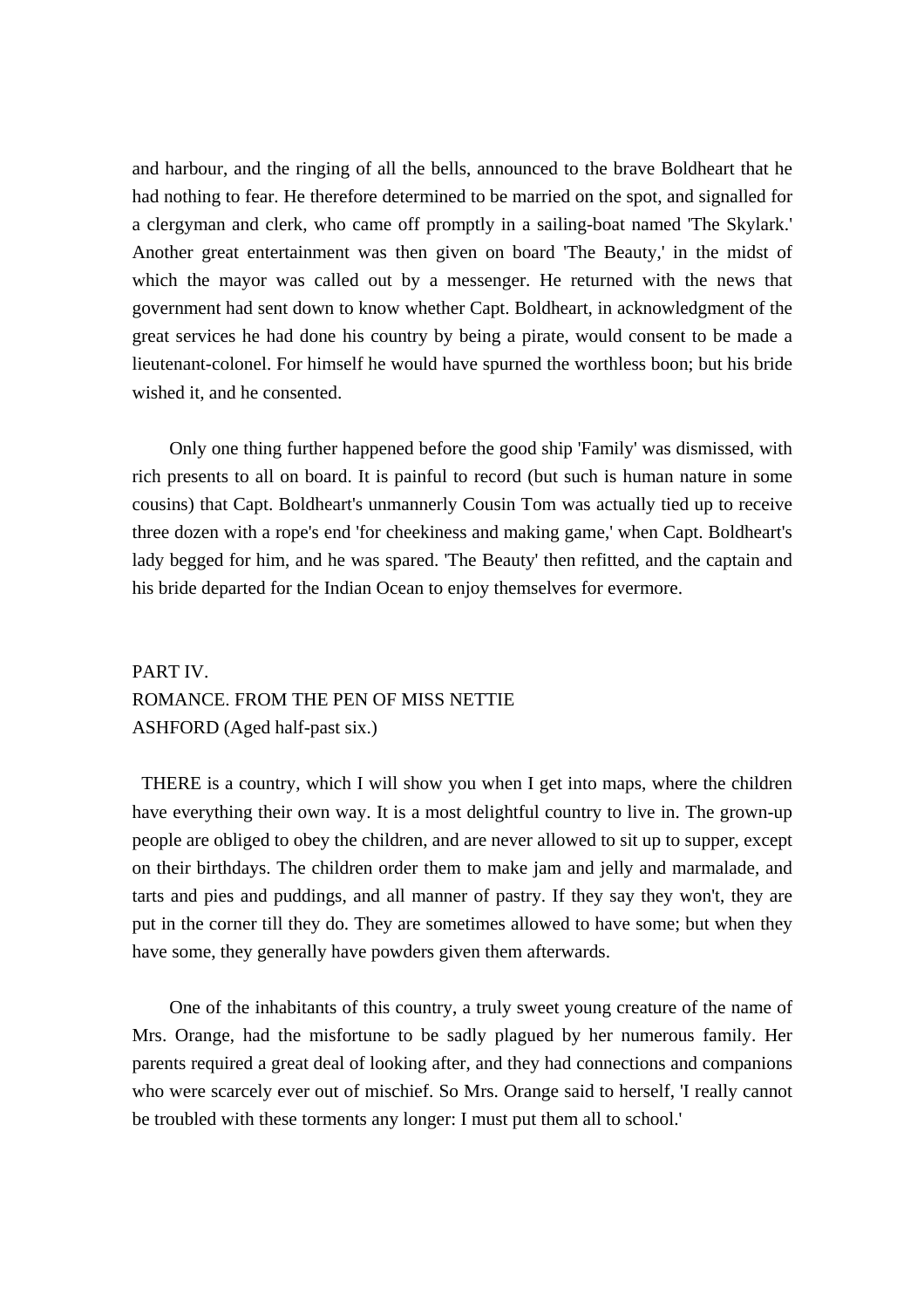Mrs. Orange took off her pinafore, and dressed herself very nicely, and took up her baby, and went out to call upon another lady of the name of Mrs. Lemon, who kept a preparatory establishment. Mrs. Orange stood upon the scraper to pull at the bell, and give a ring-ting-ting.

 Mrs. Lemon's neat little housemaid, pulling up her socks as she came along the passage, answered the ring-ting-ting.

 'Good-morning,' said Mrs. Orange. 'Fine day. How do you do? Mrs. Lemon at home!'

'Yes, ma'am.'

'Will you say Mrs. Orange and baby?'

'Yes, ma'am. Walk in.'

 Mrs. Orange's baby was a very fine one, and real wax all over. Mrs. Lemon's baby was leather and bran. However, when Mrs. Lemon came into the drawing-room with her baby in her arms, Mrs. Orange said politely, 'Good-morning. Fine day. How do you do? And how is little Tootleumboots?'

'Well, she is but poorly. Cutting her teeth, ma'am,' said Mrs. Lemon.

'O, indeed, ma'am!' said Mrs. Orange. 'No fits, I hope?'

'No, ma'am.'

'How many teeth has she, ma'am?'

'Five, ma'am.'

 'My Emilia, ma'am, has eight,' said Mrs. Orange. 'Shall we lay them on the mantelpiece side by side, while we converse?'

'By all means, ma'am,' said Mrs. Lemon. 'Hem!'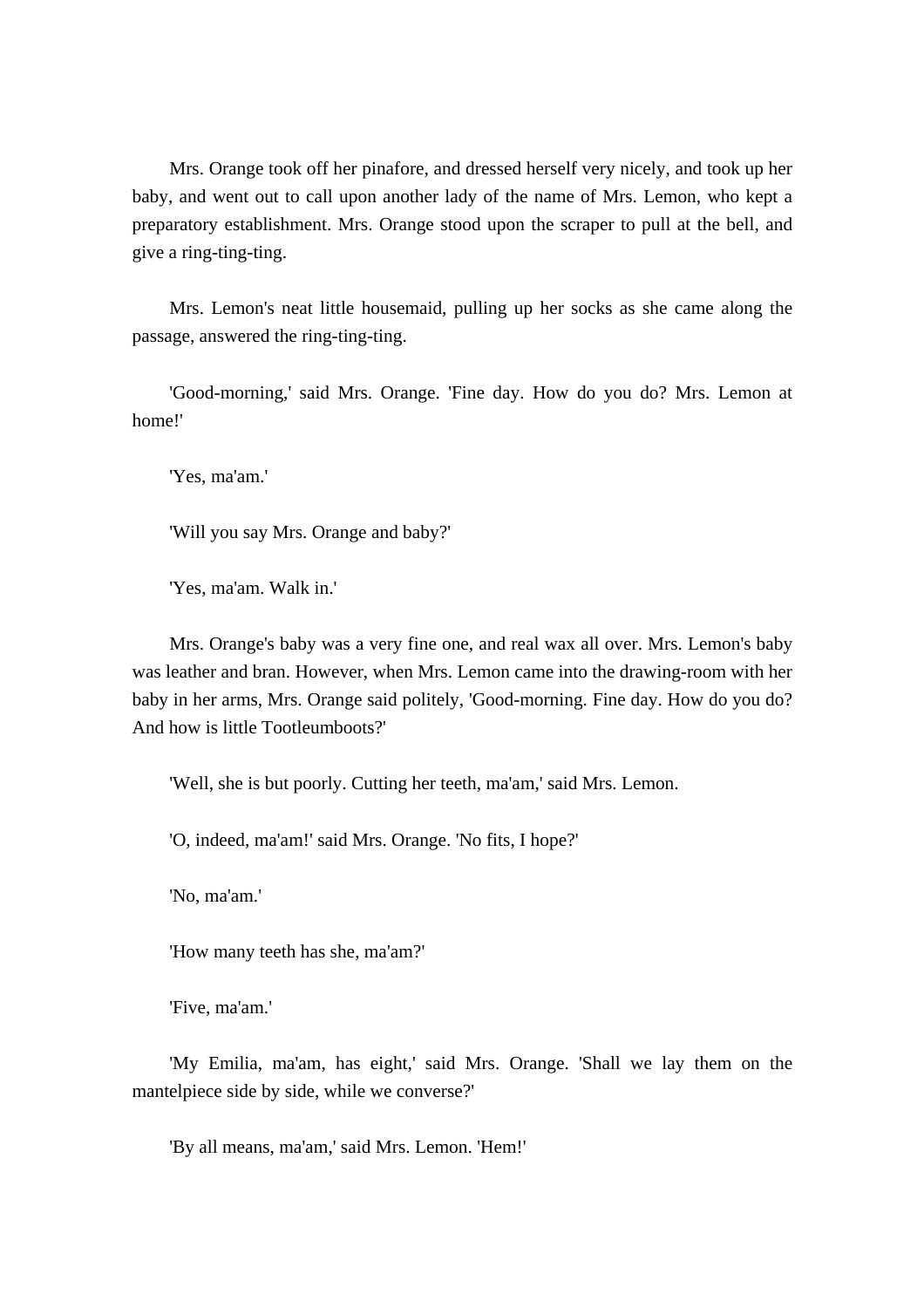'The first question is, ma'am,' said Mrs. Orange, 'I don't bore you?'

'Not in the least, ma'am,' said Mrs. Lemon. 'Far from it, I assure you.'

'Then pray have you,' said Mrs. Orange,-'have you any vacancies?'

'Yes, ma'am. How many might you require?'

 'Why, the truth is, ma'am,' said Mrs. Orange, 'I have come to the conclusion that my children,'-O, I forgot to say that they call the grown-up people children in that country!-'that my children are getting positively too much for me. Let me see. Two parents, two intimate friends of theirs, one godfather, two godmothers, and an aunt. Have you as many as eight vacancies?'

'I have just eight, ma'am,' said Mrs. Lemon.

'Most fortunate! Terms moderate, I think?'

'Very moderate, ma'am.'

'Diet good, I believe?'

'Excellent, ma'am.'

'Unlimited?'

'Unlimited.'

'Most satisfactory! Corporal punishment dispensed with?'

 'Why, we do occasionally shake,' said Mrs. Lemon, 'and we have slapped. But only in extreme cases.'

'Could I, ma'am,' said Mrs. Orange,-'could I see the establishment?'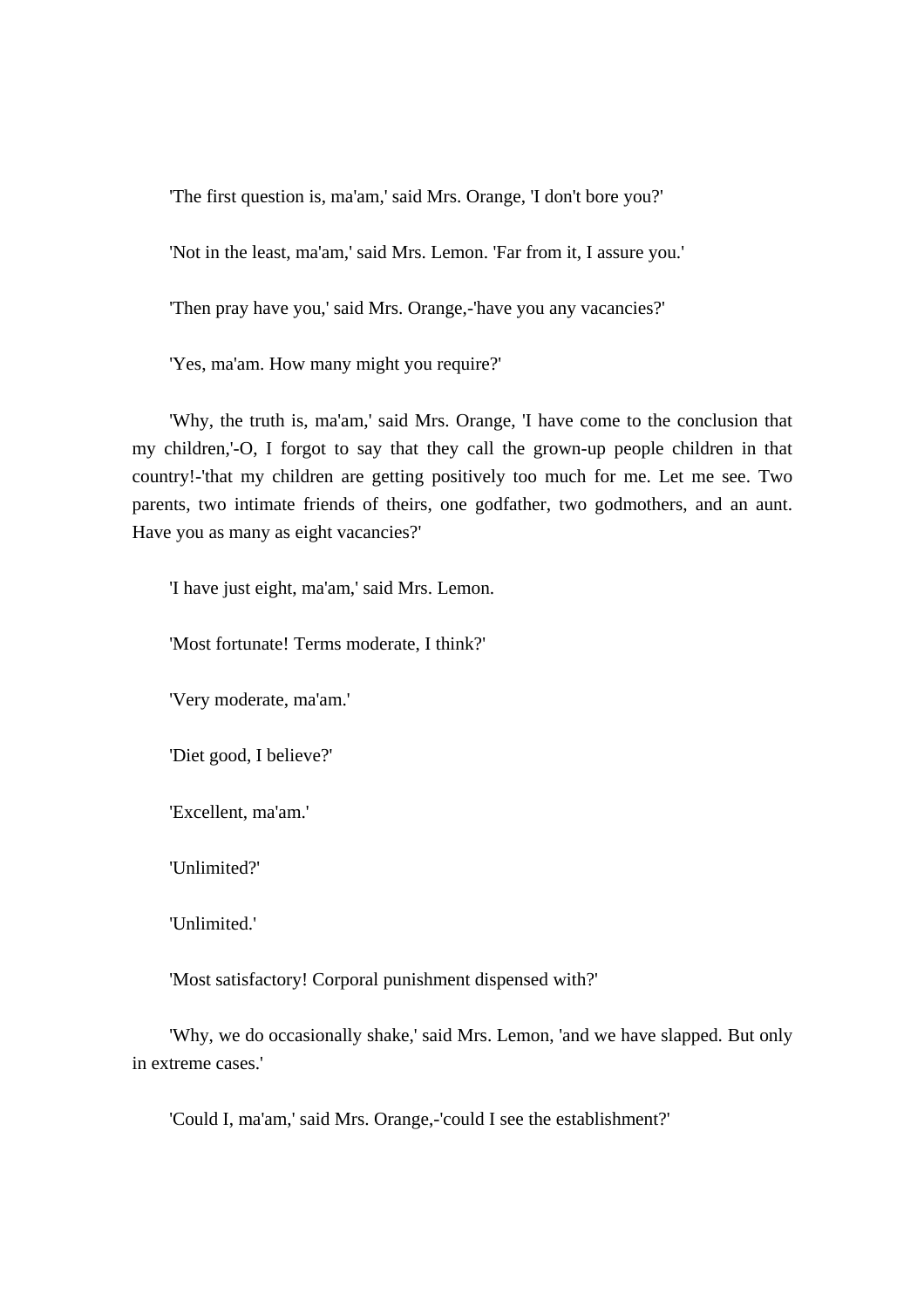'With the greatest of pleasure, ma'am,' said Mrs. Lemon.

 Mrs. Lemon took Mrs. Orange into the schoolroom, where there were a number of pupils. 'Stand up, children,' said Mrs. Lemon; and they all stood up.

 Mrs. Orange whispered to Mrs. Lemon, 'There is a pale, bald child, with red whiskers, in disgrace. Might I ask what he has done?'

 'Come here, White,' said Mrs. Lemon, 'and tell this lady what you have been doing.'

'Betting on horses,' said White sulkily.

'Are you sorry for it, you naughty child?' said Mrs. Lemon.

'No,' said White. 'Sorry to lose, but shouldn't be sorry to win.'

 'There's a vicious boy for you, ma'am,' said Mrs. Lemon. 'Go along with you, sir. This is Brown, Mrs. Orange. O, a sad case, Brown's! Never knows when he has had enough. Greedy. How is your gout, sir?'

'Bad,' said Brown.

 'What else can you expect?' said Mrs. Lemon. 'Your stomach is the size of two. Go and take exercise directly. Mrs. Black, come here to me. Now, here is a child, Mrs. Orange, ma'am, who is always at play. She can't be kept at home a single day together; always gadding about and spoiling her clothes. Play, play, play, play, from morning to night, and to morning again. How can she expect to improve?'

'Don't expect to improve,' sulked Mrs. Black. 'Don't want to.'

 'There is a specimen of her temper, ma'am,' said Mrs. Lemon. 'To see her when she is tearing about, neglecting everything else, you would suppose her to be at least good-humoured. But bless you! ma'am, she is as pert and flouncing a minx as ever you met with in all your days!'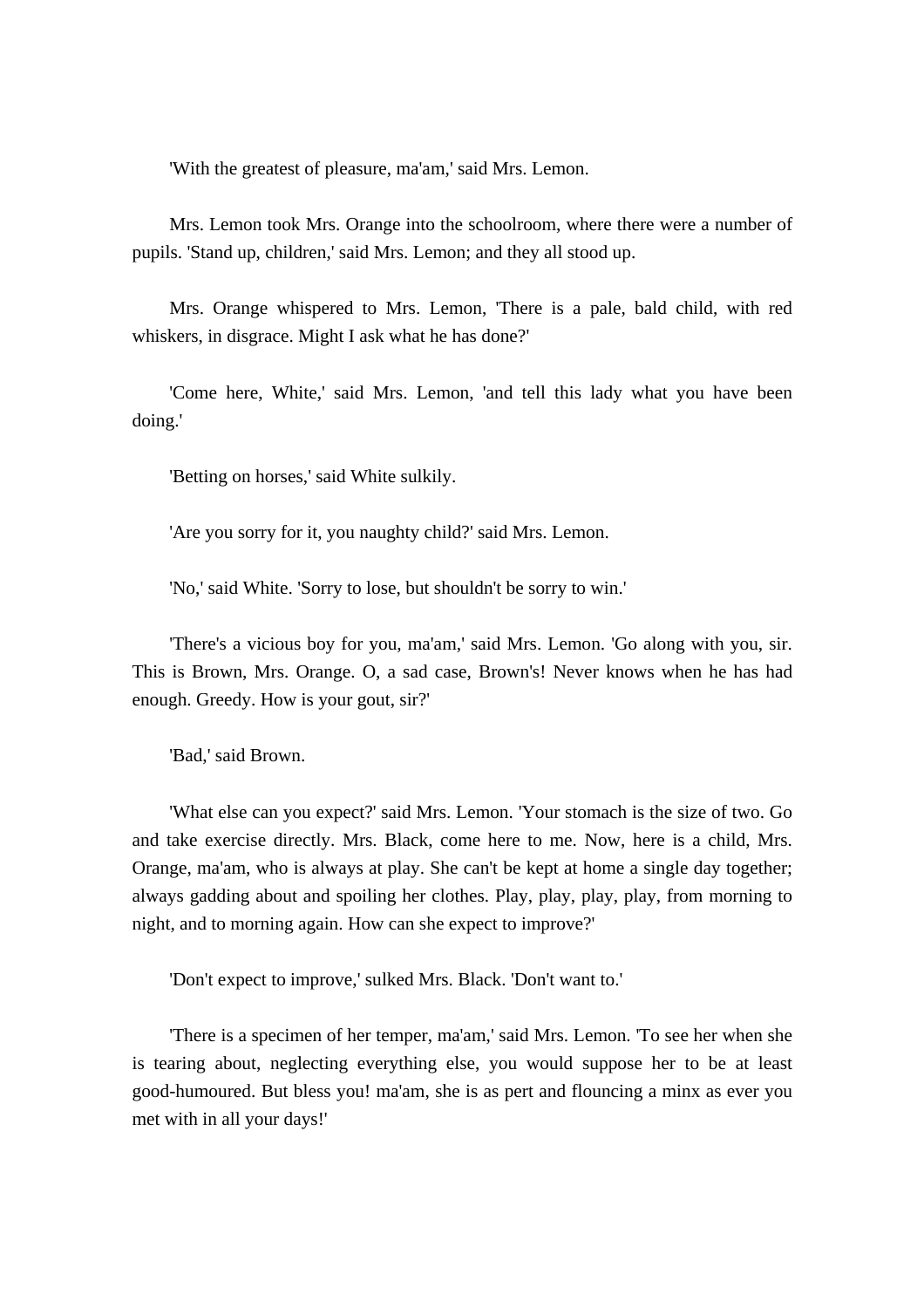'You must have a great deal of trouble with them, ma'am,' said Mrs. Orange.

 'Ah, I have, indeed, ma'am!' said Mrs. Lemon. 'What with their tempers, what with their quarrels, what with their never knowing what's good for them, and what with their always wanting to domineer, deliver me from these unreasonable children!'

'Well, I wish you good-morning, ma'am,' said Mrs. Orange.

'Well, I wish you good-morning, ma'am,' said Mrs. Lemon.

 So Mrs. Orange took up her baby and went home, and told the family that plagued her so that they were all going to be sent to school. They said they didn't want to go to school; but she packed up their boxes, and packed them off.

 'O dear me, dear me! Rest and be thankful!' said Mrs. Orange, throwing herself back in her little arm-chair. 'Those troublesome troubles are got rid of, please the pigs!'

 Just then another lady, named Mrs. Alicumpaine, came calling at the street-door with a ring-ting-ting.

 'My dear Mrs. Alicumpaine,' said Mrs. Orange, 'how do you do? Pray stay to dinner. We have but a simple joint of sweet-stuff, followed by a plain dish of bread and treacle; but, if you will take us as you find us, it will be so kind!'

 'Don't mention it,' said Mrs. Alicumpaine. 'I shall be too glad. But what do you think I have come for, ma'am? Guess, ma'am.'

'I really cannot guess, ma'am,' said Mrs. Orange.

 'Why, I am going to have a small juvenile party to-night,' said Mrs. Alicumpaine; 'and if you and Mr. Orange and baby would but join us, we should be complete.'

'More than charmed, I am sure!' said Mrs. Orange.

'So kind of you!' said Mrs. Alicumpaine. 'But I hope the children won't bore you?'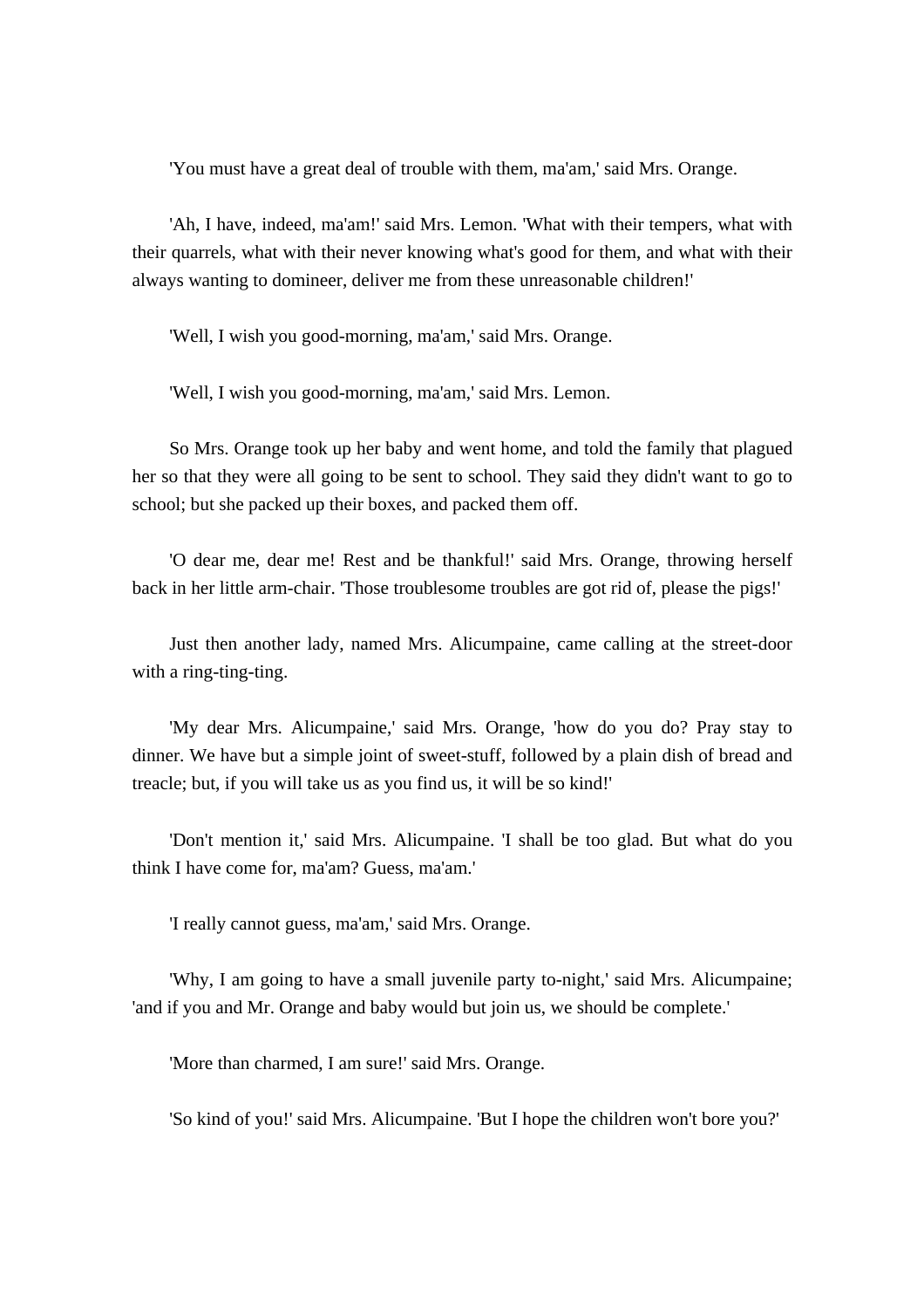'Dear things! Not at all,' said Mrs. Orange. 'I dote upon them.'

Mr. Orange here came home from the city; and he came, too, with a ring-ting-ting.

 'James love,' said Mrs. Orange, 'you look tired. What has been doing in the city to-day?'

'Trap, bat, and ball, my dear,' said Mr. Orange, 'and it knocks a man up.'

 'That dreadfully anxious city, ma'am,' said Mrs. Orange to Mrs. Alicumpaine; 'so wearing, is it not?'

 'O, so trying!' said Mrs. Alicumpaine. 'John has lately been speculating in the peg-top ring; and I often say to him at night, "John, is the result worth the wear and tear?"'

 Dinner was ready by this time: so they sat down to dinner; and while Mr. Orange carved the joint of sweet-stuff, he said, 'It's a poor heart that never rejoices. Jane, go down to the cellar, and fetch a bottle of the Upest ginger-beer.'

 At tea-time, Mr. and Mrs. Orange, and baby, and Mrs. Alicumpaine went off to Mrs. Alicumpaine's house. The children had not come yet; but the ball-room was ready for them, decorated with paper flowers.

'How very sweet!' said Mrs. Orange. 'The dear things! How pleased they will be!'

'I don't care for children myself,' said Mr. Orange, gaping.

'Not for girls?' said Mrs. Alicumpaine. 'Come! you care for girls?'

Mr. Orange shook his head, and gaped again. 'Frivolous and vain, ma'am.'

 'My dear James,' cried Mrs. Orange, who had been peeping about, 'do look here. Here's the supper for the darlings, ready laid in the room behind the folding-doors. Here's their little pickled salmon, I do declare! And here's their little salad, and their little roast beef and fowls, and their little pastry, and their wee, wee, wee champagne!'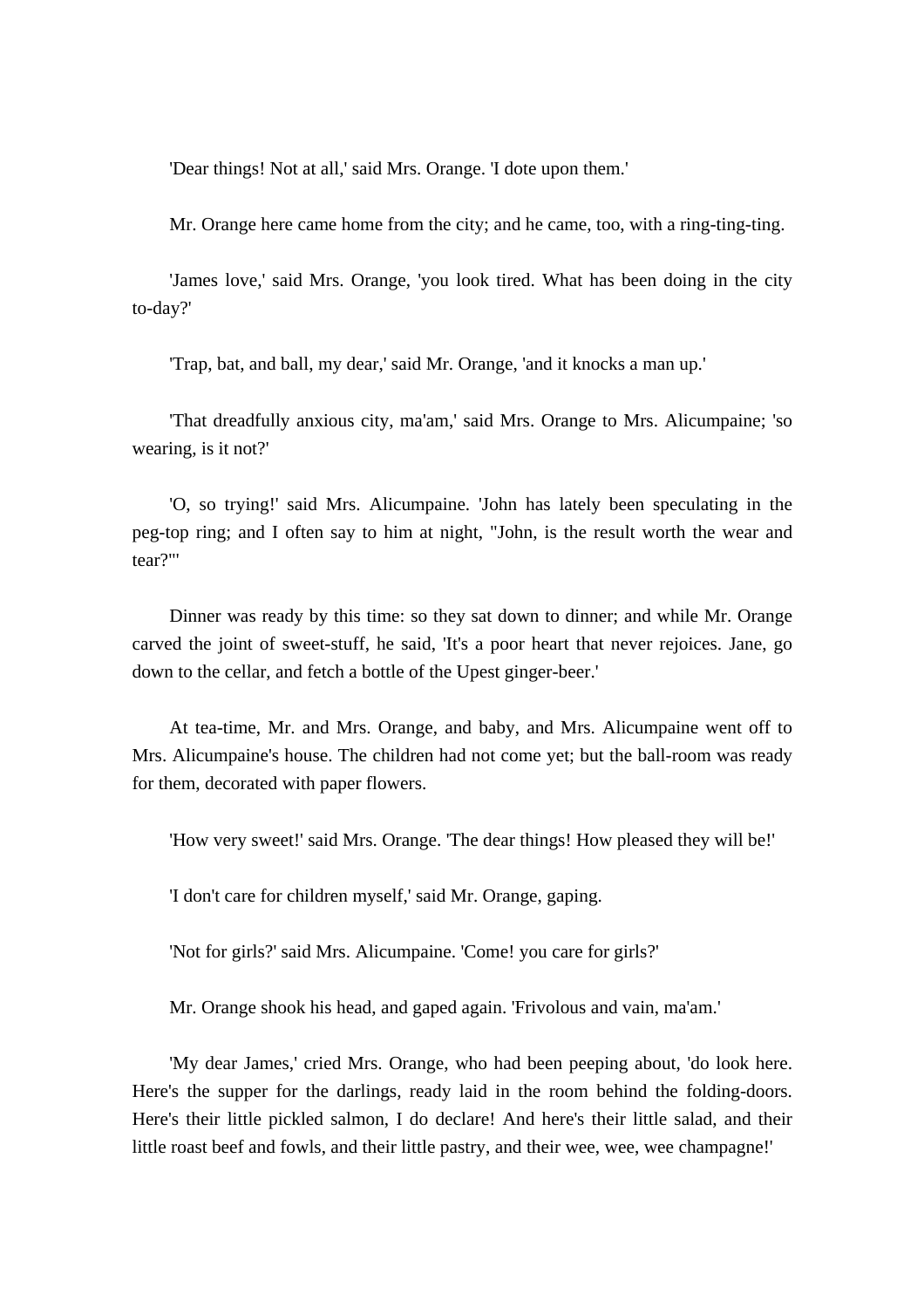'Yes, I thought it best, ma'am,' said Mrs. Alicumpaine, 'that they should have their supper by themselves. Our table is in the corner here, where the gentlemen can have their wineglass of negus, and their egg-sandwich, and their quiet game at beggar-my-neighbour, and look on. As for us, ma'am, we shall have quite enough to do to manage the company.'

'O, indeed, you may say so! Quite enough, ma'am,' said Mrs. Orange.

 The company began to come. The first of them was a stout boy, with a white top-knot and spectacles. The housemaid brought him in and said, 'Compliments, and at what time was he to be fetched!' Mrs. Alicumpaine said, 'Not a moment later than ten. How do you do, sir? Go and sit down.' Then a number of other children came; boys by themselves, and girls by themselves, and boys and girls together. They didn't behave at all well. Some of them looked through quizzing-glasses at others, and said, 'Who are those? Don't know them.' Some of them looked through quizzing-glasses at others, and said, 'How do?' Some of them had cups of tea or coffee handed to them by others, and said, 'Thanks; much!' A good many boys stood about, and felt their shirt-collars. Four tiresome fat boys would stand in the doorway, and talk about the newspapers, till Mrs. Alicumpaine went to them and said, 'My dears, I really cannot allow you to prevent people from coming in. I shall be truly sorry to do it; but, if you put yourself in everybody's way, I must positively send you home.' One boy, with a beard and a large white waistcoat, who stood straddling on the hearth-rug warming his coat-tails, was sent home. 'Highly incorrect, my dear,' said Mrs. Alicumpaine, handing him out of the room, 'and I cannot permit it.'

 There was a children's band,-harp, cornet, and piano,-and Mrs. Alicumpaine and Mrs. Orange bustled among the children to persuade them to take partners and dance. But they were so obstinate! For quite a long time they would not be persuaded to take partners and dance. Most of the boys said, 'Thanks; much! But not at present.' And most of the rest of the boys said, 'Thanks; much! But never do.'

'O, these children are very wearing!' said Mrs. Alicumpaine to Mrs. Orange.

 'Dear things! I dote upon them; but they ARE wearing,' said Mrs. Orange to Mrs. Alicumpaine.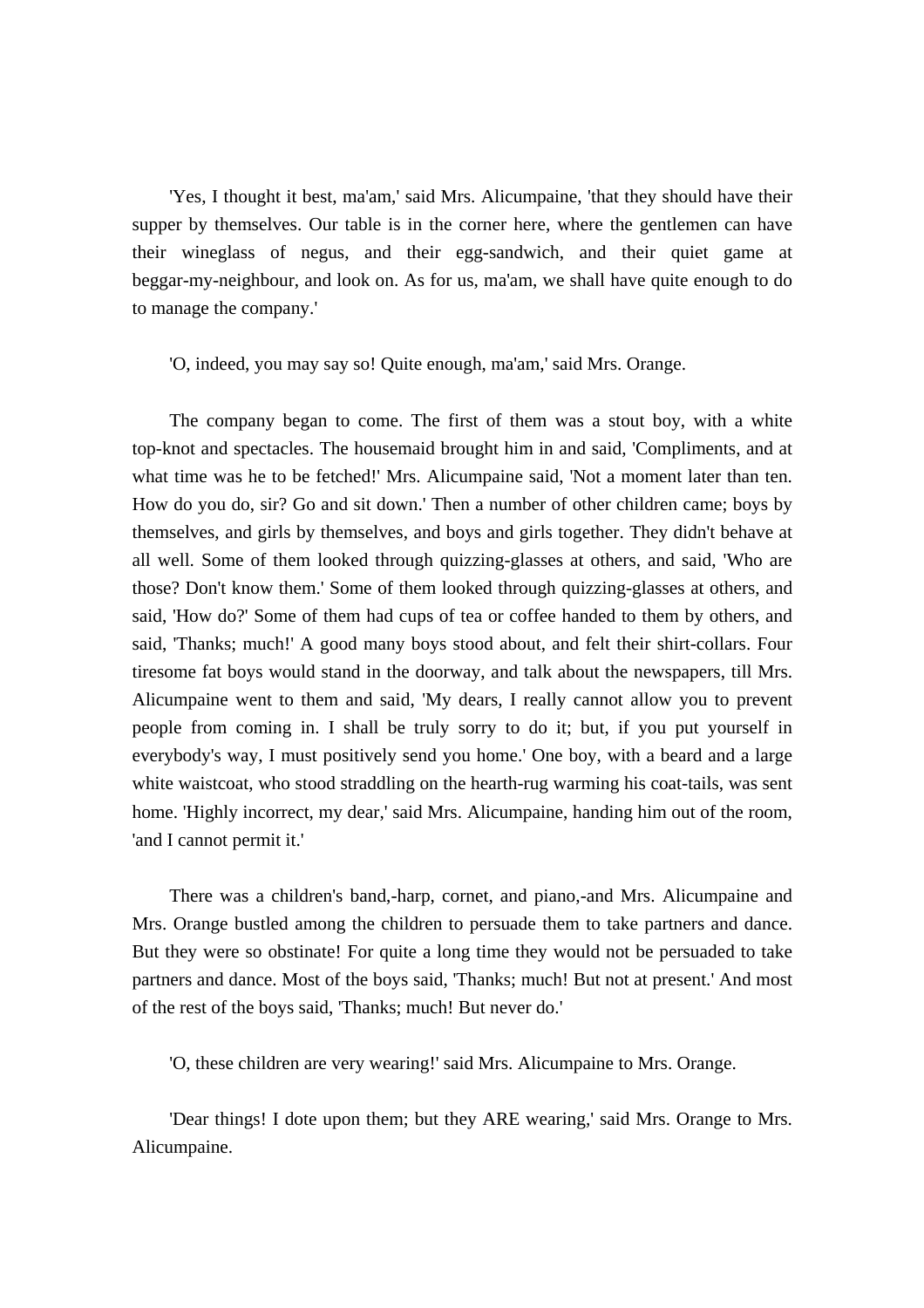At last they did begin in a slow and melancholy way to slide about to the music; though even then they wouldn't mind what they were told, but would have this partner, and wouldn't have that partner, and showed temper about it. And they wouldn't smile,-no, not on any account they wouldn't; but, when the music stopped, went round and round the room in dismal twos, as if everybody else was dead.

 'O, it's very hard indeed to get these vexing children to be entertained!' said Mrs. Alicumpaine to Mrs. Orange.

'I dote upon the darlings; but it is hard,' said Mrs. Orange to Mrs. Alicumpaine.

 They were trying children, that's the truth. First, they wouldn't sing when they were asked; and then, when everybody fully believed they wouldn't, they would. 'If you serve us so any more, my love,' said Mrs. Alicumpaine to a tall child, with a good deal of white back, in mauve silk trimmed with lace, 'it will be my painful privilege to offer you a bed, and to send you to it immediately.'

 The girls were so ridiculously dressed, too, that they were in rags before supper. How could the boys help treading on their trains? And yet when their trains were trodden on, they often showed temper again, and looked as black, they did! However, they all seemed to be pleased when Mrs. Alicumpaine said, 'Supper is ready, children!' And they went crowding and pushing in, as if they had had dry bread for dinner.

 'How are the children getting on?' said Mr. Orange to Mrs. Orange, when Mrs. Orange came to look after baby. Mrs. Orange had left baby on a shelf near Mr. Orange while he played at beggar-my-neighbour, and had asked him to keep his eye upon her now and then.

 'Most charmingly, my dear!' said Mrs. Orange. 'So droll to see their little flirtations and jealousies! Do come and look!'

 'Much obliged to you, my dear,' said Mr. Orange; 'but I don't care about children myself.'

So Mrs. Orange, having seen that baby was safe, went back without Mr. Orange to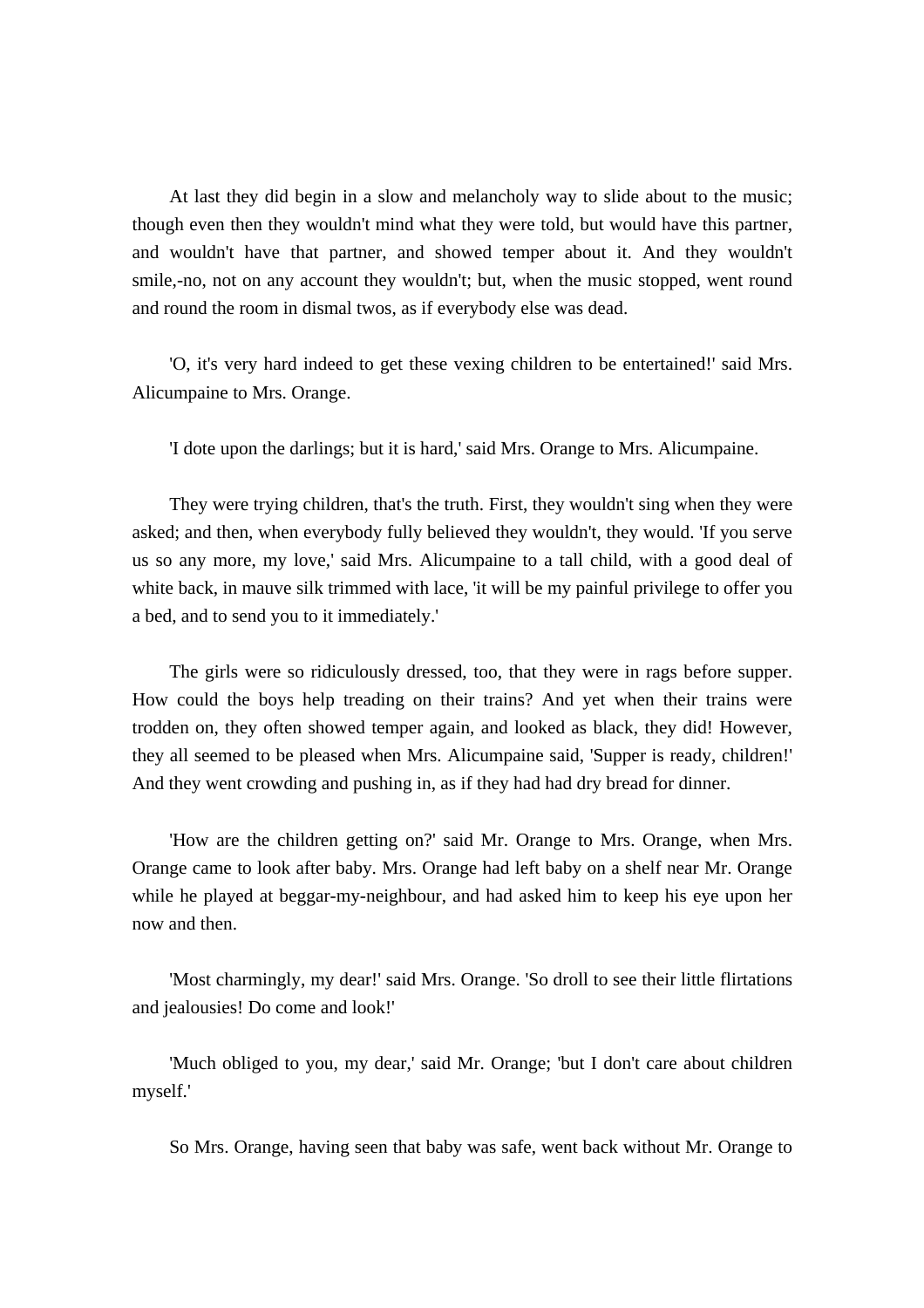the room where the children were having supper.

'What are they doing now?' said Mrs. Orange to Mrs. Alicumpaine.

 'They are making speeches, and playing at parliament,' said Mrs. Alicumpaine to Mrs. Orange.

 On hearing this, Mrs. Orange set off once more back again to Mr. Orange, and said, 'James dear, do come. The children are playing at parliament.'

'Thank you, my dear,' said Mr. Orange, 'but I don't care about parliament myself.'

 So Mrs. Orange went once again without Mr. Orange to the room where the children were having supper, to see them playing at parliament. And she found some of the boys crying, 'Hear, hear, hear!' while other boys cried 'No, no!' and others, 'Question!' 'Spoke!' and all sorts of nonsense that ever you heard. Then one of those tiresome fat boys who had stopped the doorway told them he was on his legs (as if they couldn't see that he wasn't on his head, or on his anything else) to explain, and that, with the permission of his honourable friend, if he would allow him to call him so (another tiresome boy bowed), he would proceed to explain. Then he went on for a long time in a sing-song (whatever he meant), did this troublesome fat boy, about that he held in his hand a glass; and about that he had come down to that house that night to discharge what he would call a public duty; and about that, on the present occasion, he would lay his hand (his other hand) upon his heart, and would tell honourable gentlemen that he was about to open the door to general approval. Then he opened the door by saying, 'To our hostess!' and everybody else said 'To our hostess!' and then there were cheers. Then another tiresome boy started up in sing-song, and then half a dozen noisy and nonsensical boys at once. But at last Mrs. Alicumpaine said, 'I cannot have this din. Now, children, you have played at parliament very nicely; but parliament gets tiresome after a little while, and it's time you left off, for you will soon be fetched.'

 After another dance (with more tearing to rags than before supper), they began to be fetched; and you will be very glad to be told that the tiresome fat boy who had been on his legs was walked off first without any ceremony. When they were all gone, poor Mrs. Alicumpaine dropped upon a sofa, and said to Mrs. Orange, 'These children will be the death of me at last, ma'am,-they will indeed!'